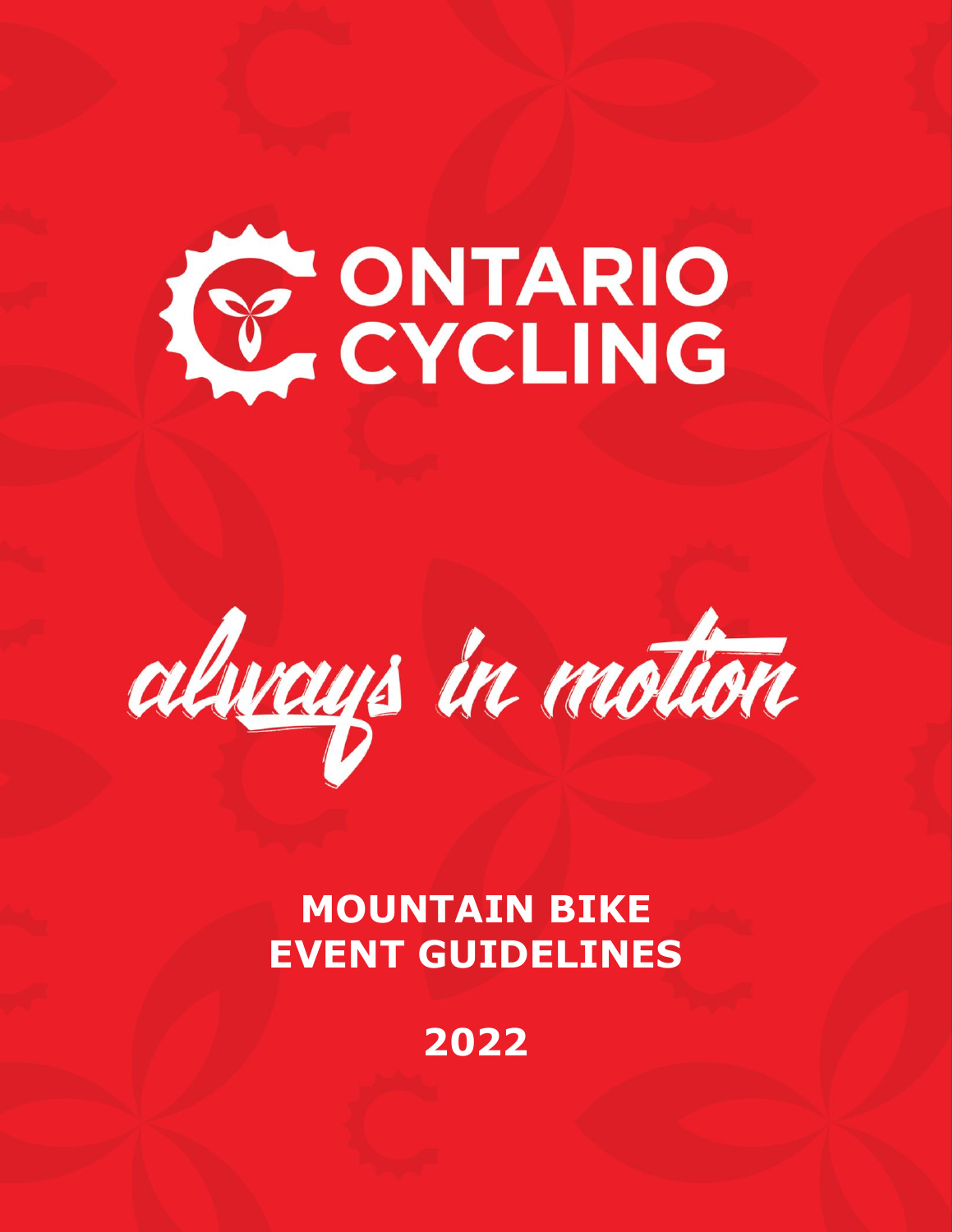# TABLE OF CONTENTS

| CATEGORY STRUCTURE & LICENSING REQUIREMENTS *NEW FOR 2022*  26 |  |
|----------------------------------------------------------------|--|
|                                                                |  |
|                                                                |  |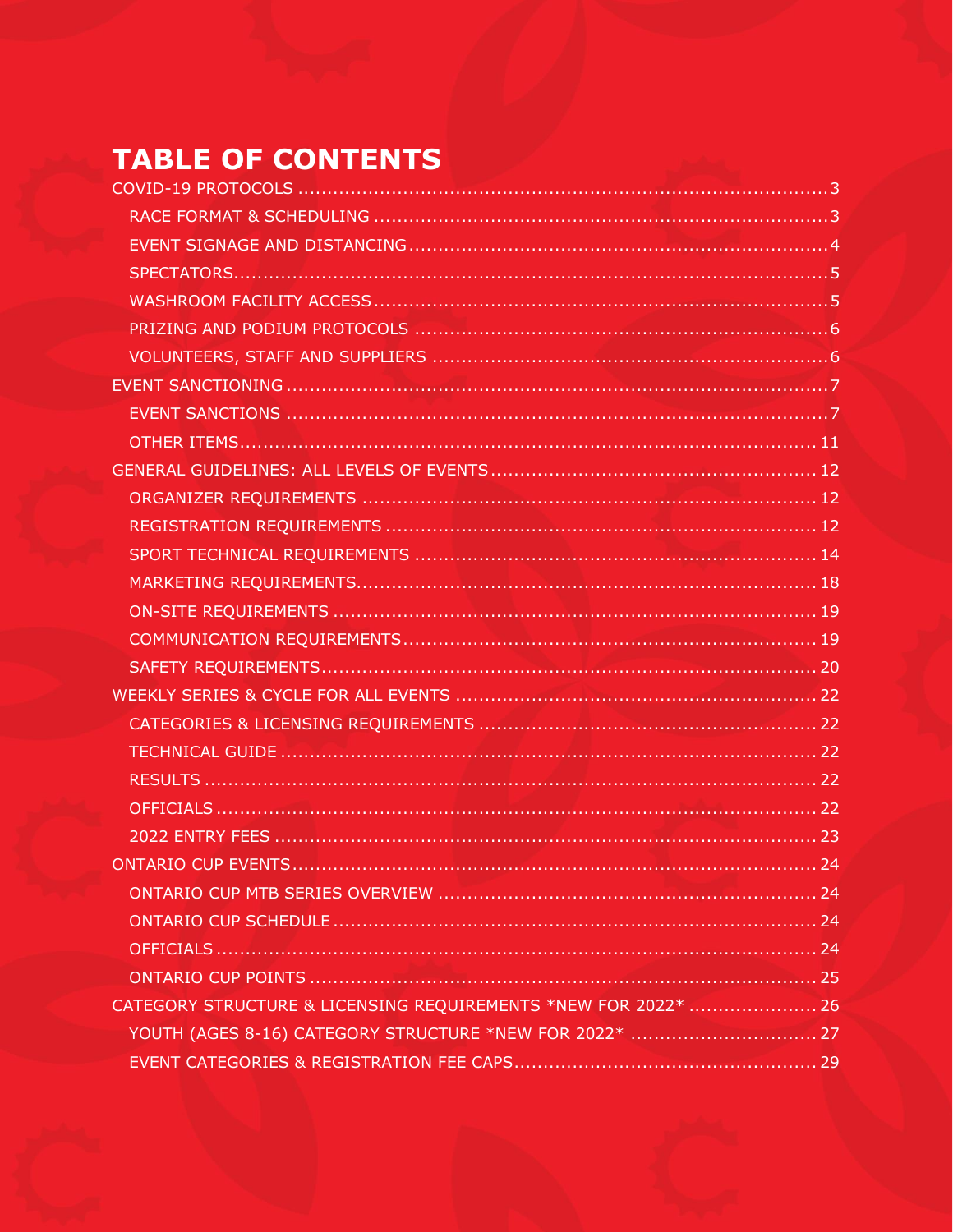

# <span id="page-2-0"></span>**COVID-19 PROTOCOLS**

#### <span id="page-2-1"></span>**RACE FORMAT & SCHEDULING**

Due to the ongoing COVID-19 pandemic, government-imposed distancing and gathering restrictions are constantly changing. While we anticipate a more normal 2022 race season, there is potential that events may need to adapt and modify to comply with regulations.

Time Trial/Individual Starts or a variation of this format are fantastic and reliable race types that could operate under almost all circumstances. Other race options may be considered upon application to Ontario Cycling (OC); however any format must follow the Ontario Government's most up-to-date regulations regarding COVID-19.

If limitations are imposed by the Ontario Government for outdoor sport, this will be communicated to the organizer of the event and OC members.

Regardless of format chosen, ALL riders, officials and volunteers at the event should continue to follow any posted rules/regulations regarding Health and Safety protocols to ensure a safe environment for all.

#### **REGISTRATION PROTOCOLS**

Different registration protocols will need to be put in place to ensure proper contact tracing and limit possible transmission of the virus. Measures include:

#### **Prior to Event Day:**

- 1. Events are PRE-REGISTRATION ONLY with session maximums (if applicable)
- 2. All participants MUST have completed OC waiver acknowledging the risks of COVID-19. This waiver should be built into the registration process to ensure that it is captured prior to the event day.
- 3. [Rowan's Law Concussion Code of Conduct](https://www.ontario.ca/page/rowans-law-concussion-safety#:~:text=Rowan) for the Organizer should be included with registration to ensure compliance with legislation.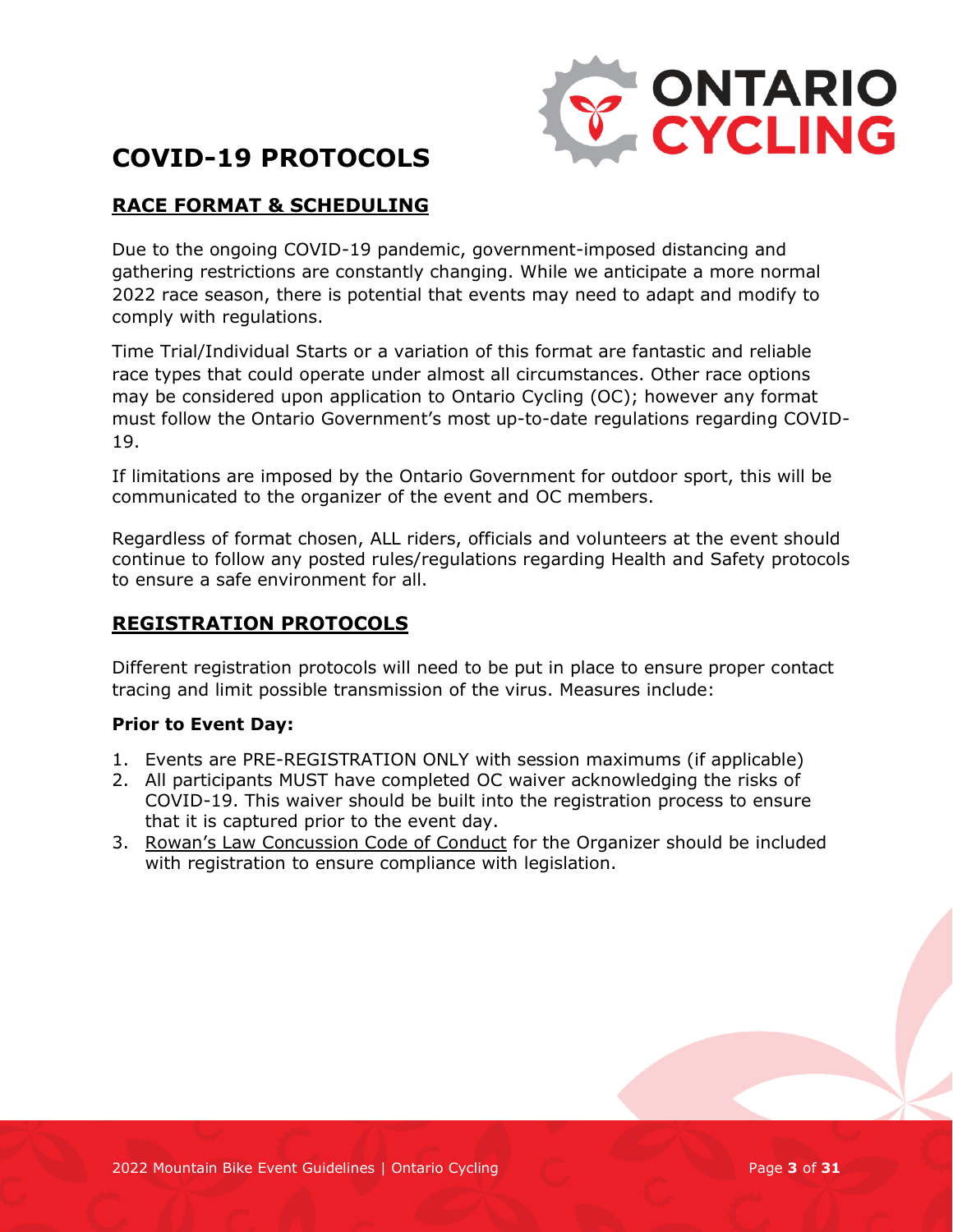

#### **Day of:**

- 1. All event participants (including organizers, volunteers, exhibitors, coaches, competitors, and spectators) may be pre-screened for COVID-19, with a screening questionnaire/declaration prior to attending the event.
	- a. Any screening questionnaire should be available online so that registration/volunteers can confirm that it has been completed for the individual with no contact or writing utensil required. Passive Screening at the event may be considered as an alternative.
	- b. Any decision on screening should be run by the local Public Health Unit to confirm the local regulations
- 2. Registration/sign-in should be setup on site to ensure proper physical distancing. An outdoor covered area is recommended unless weather is an issue. An example of proper registration set-up allowing for distancing measures is on the following page.
- 3. All individuals at registration including competitors, spectators, volunteers, organizers, etc. may be required to wear a mask (not a scarf or buff). (SIGNAGE SHOULD BE POSTED INDICATING AS SUCH).
- 4. Organizers may recommend this practice for all individuals during the event, except when racing or taking a drink/eating food. Organizers have the right to refuse entry to any participant/spectator not following event protocols

#### <span id="page-3-0"></span>**EVENT SIGNAGE AND DISTANCING**

As a result of the COVID-19 Pandemic, all events will be required to have signage in regards to physical distancing, washing/disinfecting hands, and mandatory mask areas.

Signage should be placed throughout the event facility/location including at any entrances/exits, registration areas, parking lots, washrooms facilities, course entries/exits and spectator/vendor areas. Organizers will need to indicate where and what signage will be posted when submitting their event sanctioning application.

Registration/Sign-in and Start/Finish areas shall be in a covered area, within a short walking distance of each other (Max 100m). There should still be enough airflow to ensure this is not a fully enclosed space and to limit any potential virus transmission. Individuals at these locations should be physically distanced (min 2m) and wear masks. Registration should be equipped with multiple tables to ensure physical distancing can be kept. Ground markers/indicators for staff and participants on where to stand (physically distanced) should be strongly considered (and are mandatory for indoor registration), in addition to any other signage required (including mandatory mask wearing in this area). **Please see image below for example of distanced registration setup.**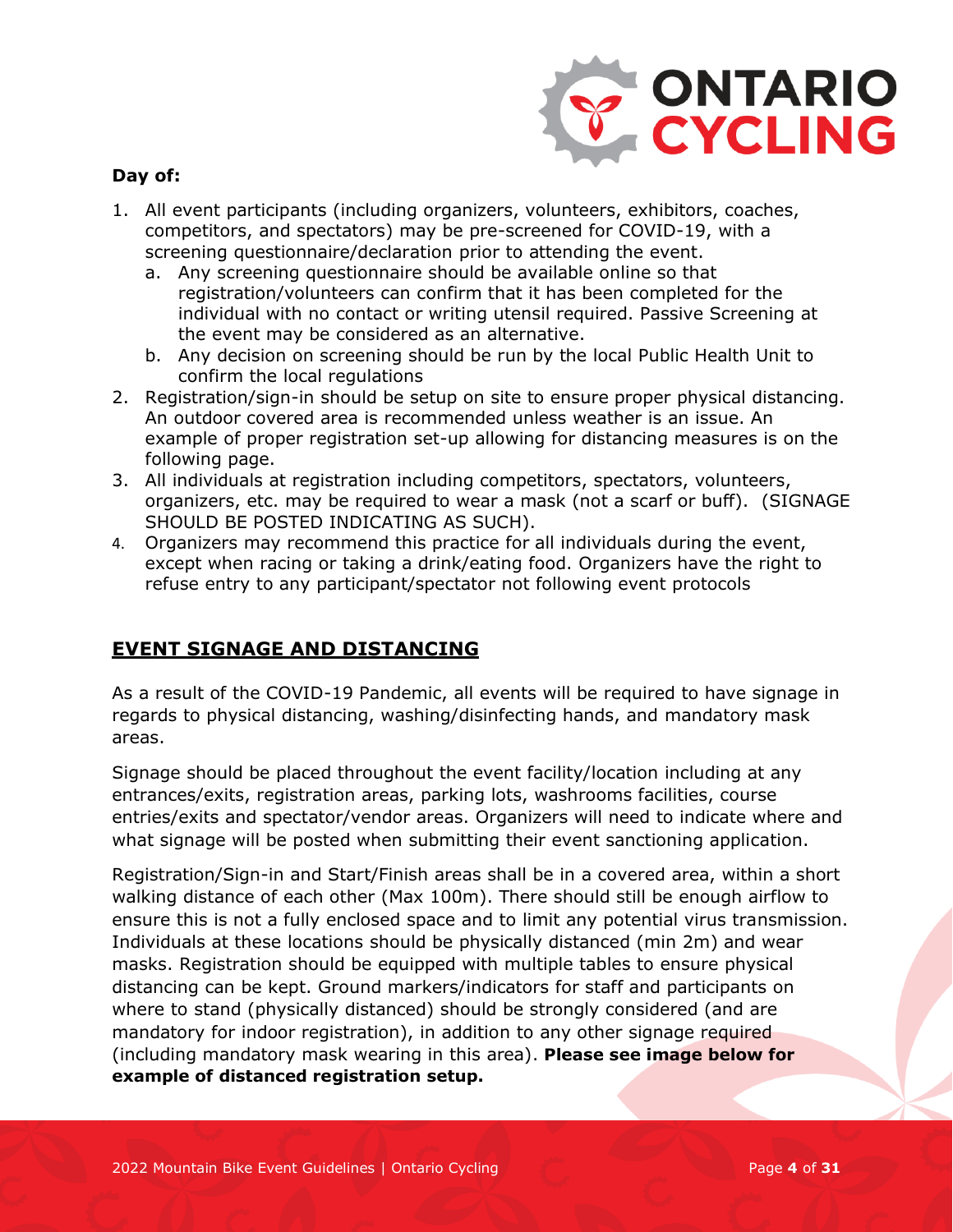

#### <span id="page-4-0"></span>**SPECTATORS**

Organizers are encouraged to limit spectators to the amount they can safely accommodate and what the local public health unit allows. A reminder that Ontario Government regulations dictate how many spectators can attend a sporting activity at an outdoor facility. Spectators may be required to complete a COVID-19 Screening Form and must physically distance. Organizers may choose not to permit spectators.

#### <span id="page-4-1"></span>**WASHROOM FACILITY ACCESS**

Organizers will need to contact their local Public Health Unit Office for guidelines on washroom facilities, including how often these washrooms must be cleaned/sanitized and the appropriate number of washrooms for an event held during the COVID-19 period. If using a city facility, and the city facility washroom is closed, organizers will need to find an alternate location or alternate washroom alternative.

Hand wash or hand sanitization stations should be near ALL washroom facilities.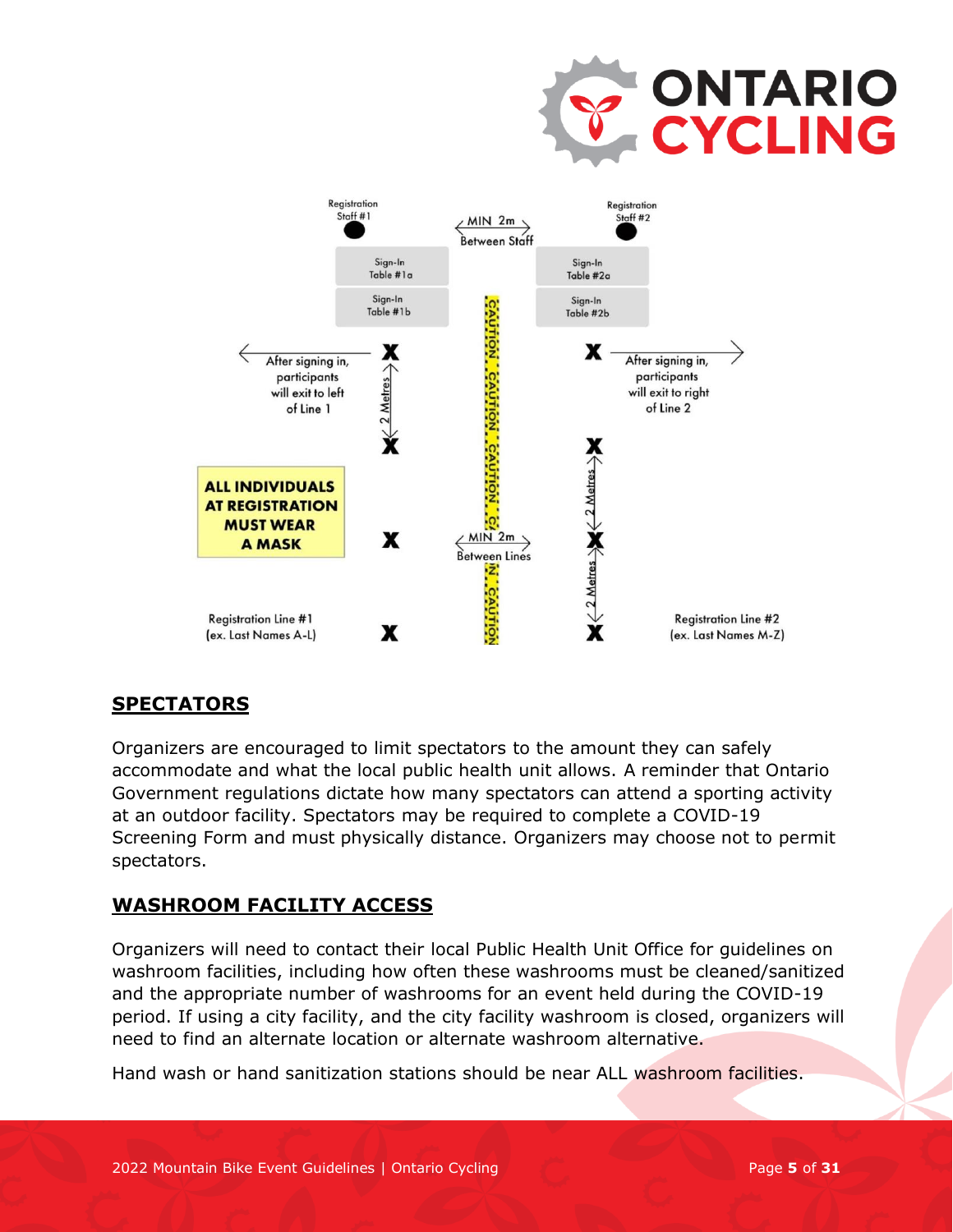

#### <span id="page-5-0"></span>**PRIZING AND PODIUM PROTOCOLS**

Any organizer looking to have awards and a podium presentation will need to demonstrate stringent podium protocols including sanitization, mask wearing and physical distancing of both the recipients as well as photographers and family/teammates of those involved.

#### <span id="page-5-1"></span>**VOLUNTEERS, STAFF AND SUPPLIERS**

All on-site volunteers, staff and suppliers may be required to complete the Event Pre-Screening. Mask wearing is strongly encouraged for volunteers, staff and suppliers and is required when distancing is not possible.

**Each event should designate an individual to oversee COVID-19 matters, including ensuring protocols are being followed, signage is posted in high visibility areas, etc. Some health and safety businesses offer this service for events.**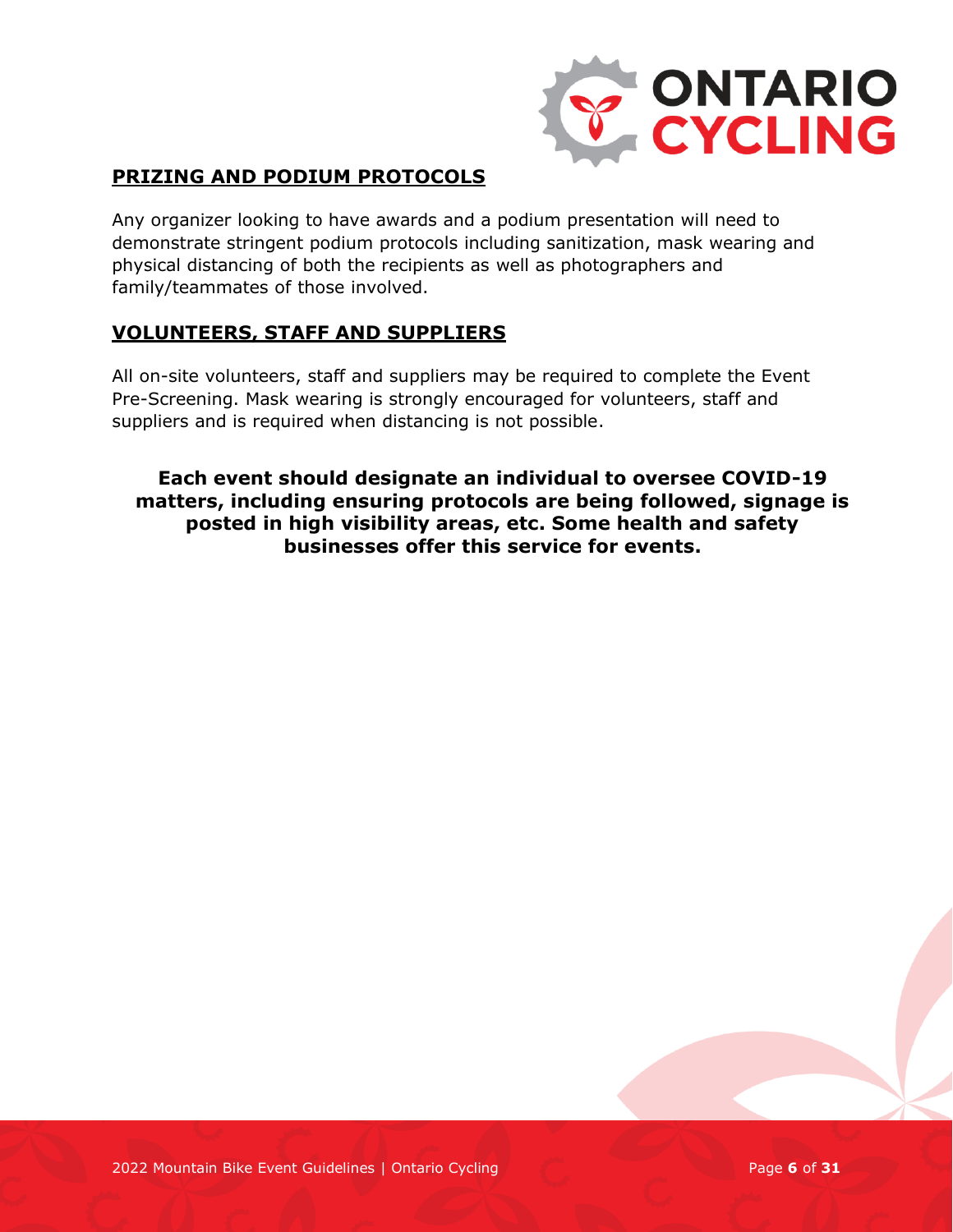

# <span id="page-6-0"></span>**EVENT SANCTIONING**

#### <span id="page-6-1"></span>**EVENT SANCTIONS**

#### **Types of Sanctioned Events**

- 1. **Weekly Series** events generally run under categories tied to age, distance, or ability at the discretion of the organizer. License requirements subject to event rules.
- 2. **Cycle For All** events also known as Tours and Gran Fondos may run with any category structure including but not limited to ability-based, age-based or distance-based. Ontario Cup and category upgrade points are not awarded at these events. License requirements subject to event rules.
- 3. **Regional Events** run with any category structure including but not limited to ability-based, age-based or distance-based. Ontario Cup and category upgrade points are not awarded at these events. License requirements subject to event rules.
- 4. **Ontario Cup Race** events must run with ability-based categories (see License Requirements below). Ontario Cup and category upgrade points are awarded at these events. License requirements subject to event rules.
- 5. **Provincial Championship** events are run under Ontario Cup categories except for youth categories which are run under age-based championship categories (see License Requirements below). For Youth categories, Ontario Cup and upgrade points are not awarded. License requirements subject to event rules.
- 6. **National Race** events must run according to Cycling Canada stipulations and sanctioning. License requirements subject to event rules.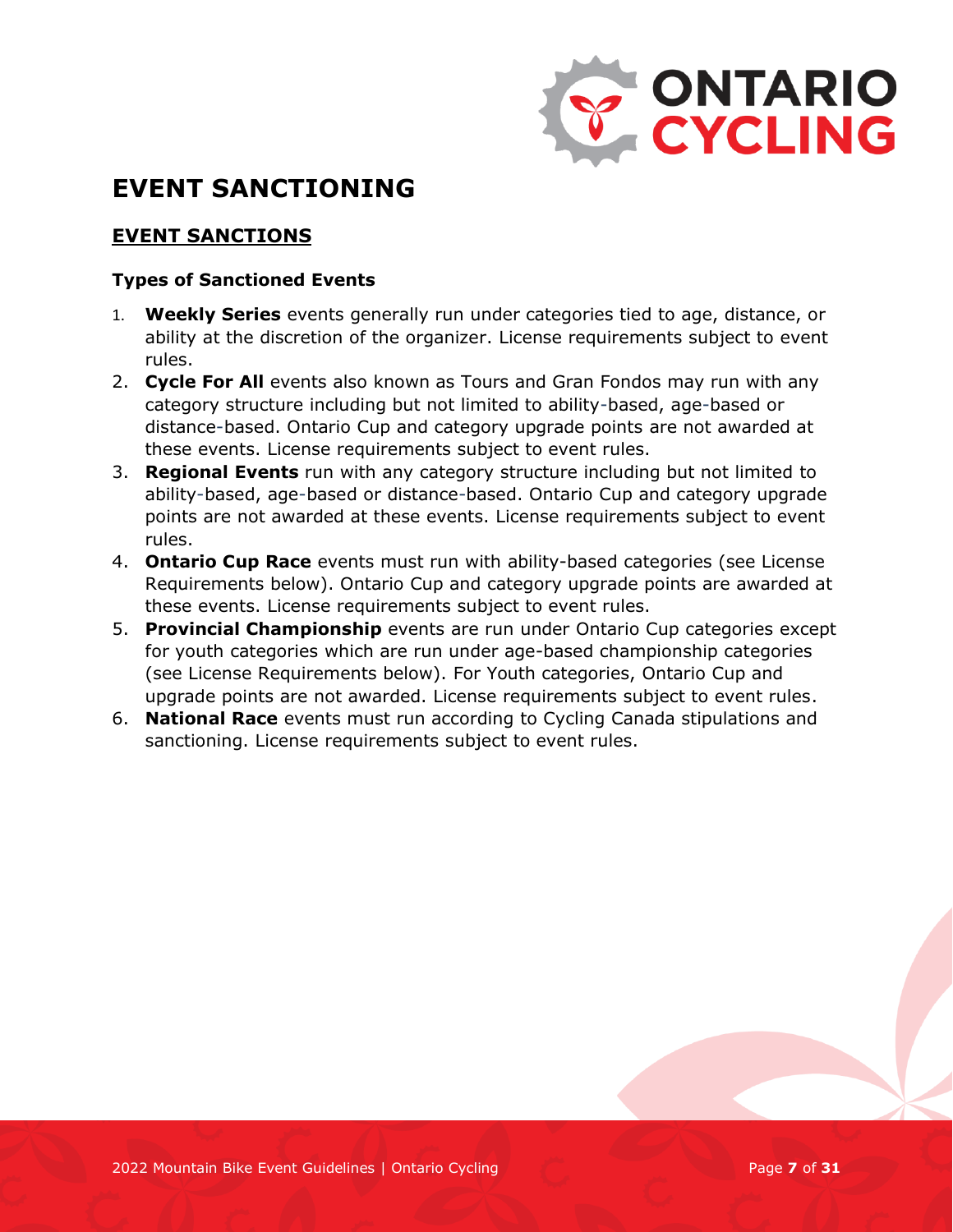

#### **SANCTIONED EVENT FEES**

All sanctioned Events have the following associated costs:

- Event Permit fee  $$140.^{00}$  +HST
- Insurance Coverage  $$200.^{00}$  +HST ( $$50.^{00}$  +HST for youth only events)
- Event Levies  $$3.25 + HST$  ( $$1 + HST$  for National Events)

#### **Below are the fees associated with each sanctioned event:**

#### 1. **Event Permit Fees**

The Event Organizer will be required to submit an Event Permit Application and Sanction Agreement. The Event Permit fee will be billed to the organizer upon approval of paperwork. If an event must be cancelled, the \$140.00 +HST Permit Fee is non-refundable & non-transferable.

#### 2. **Event Insurance**

Any organizer hosting an event requiring insurance coverage must complete and submit a Commercial Event Insurance form to events.team@ontariocycling.org and pay the \$200.00 +HST Insurance Certificate fee (\$50.00 +HST for youth events). The Organizer will pay the insurance certificate fee for the event prior to event day and reconcile non-member insurance costs (if applicable) based on participation numbers following the event.

Additional insured listed may only include landowners, municipalities, and governments. Sponsors should not be listed within the additional insured list. In general, the names provided to be added as named insured should only be those that have specifically requested to be named (e.g., municipality, landowner, etc.). We will not list those that are providing services as that should be covered under their own liability policy (e.g., first aid, photography services, sponsors, etc.). If you are in doubt or have questions, please contact OC office. Commercial Event insurance forms can be found on OC website. Organizers may update their Certificate of Insurance application up to 2 times at no extra cost. Any further updates are subject to a \$25 administrative fee.

Organizers are permitted to secure their own insurance for an event, if there is \$10 million comprehensive general liability coverage, and it is approved by OC insurance broker. This insurance must list OC and Cycling Canada (CC) as additional insured and a copy of the insurance certificate be submitted to OC office.

Insurance permits are for a specific date and may not be transferable. If an organizer is offering insurance for non-members, they may charge the non-member insurance fee in addition to the registration if they wish. Commercial insurance applications are due fifteen (15) business days in advance of the event.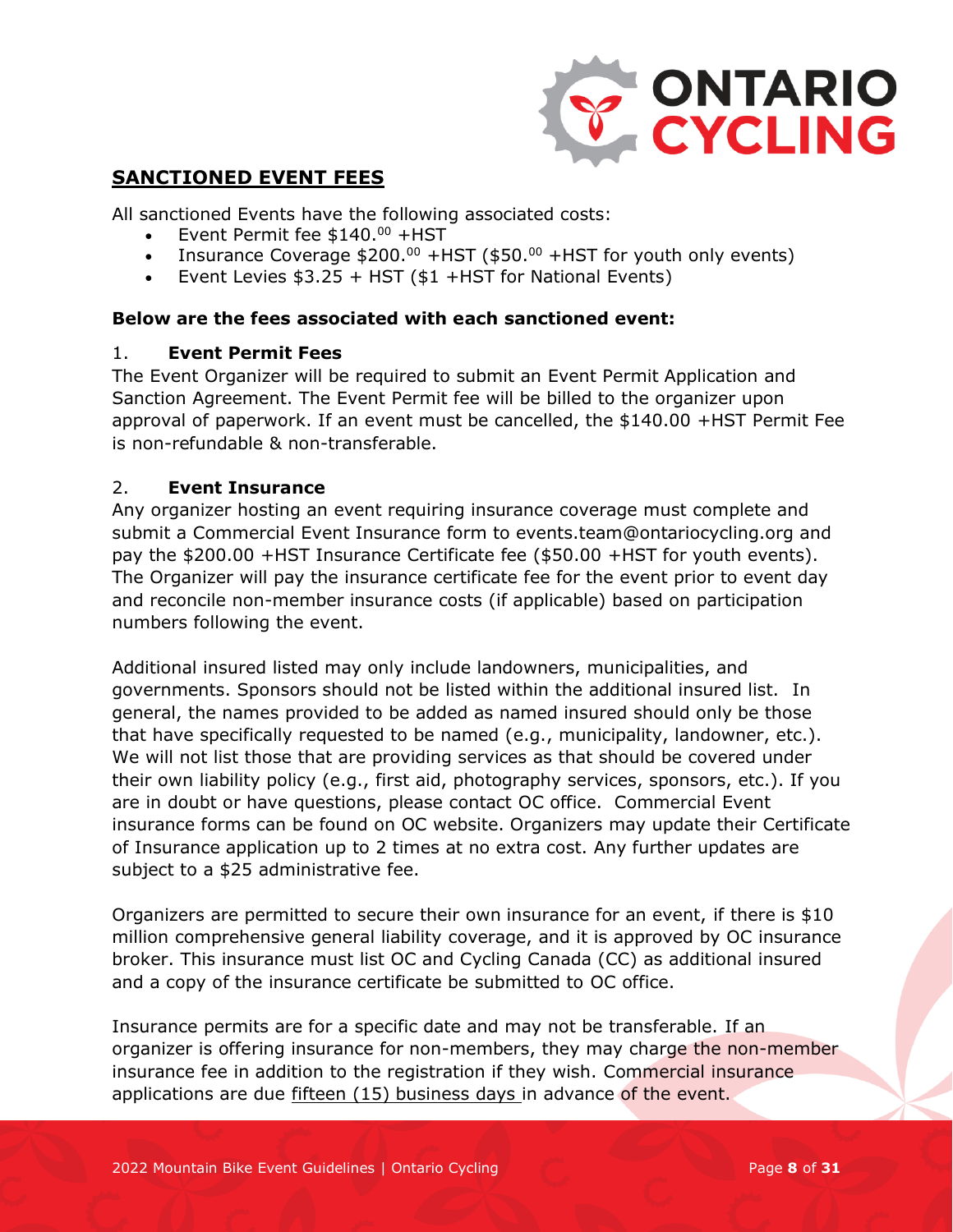

#### 3. **Levies**

Unless otherwise stated, a fee of \$3.25 + HST per event registrants (DNS and DNF included) must be paid to OC. Organizers are expected to follow up with OC postevent, within 3-5 business days, to report final participant numbers and levies owing.

#### 4. **One-Day Permits**

At OC's discretion, and in agreement with the Organizer on the terms, One-Day Permits may be available for your race. One-Day Permits may only be sold during pre-registration only (not available onsite) at a cost of:

- \$15.00 for Adults (19+)
- \$10.00 for Youth (18 and under)
- Riders are eligible to purchase a maximum of 3 One-Day Permits for the season. After the One-Day Permit limit is reached, a Provincial Race License or UCI Race License will be required to participate in future events. OC will be closely monitoring the number of One-Day Permits issued per rider.

**\*\*NEW\*\*** Individuals purchasing a One-Day Permit and then looking to obtain a same season OC Provincial Race License or UCI Race License, may apply the cost of one previously purchased One-Day Permit towards their OC Membership purchase. Individuals interested in doing this should contact OC office to obtain a coupon code for the amount of the previously paid One-Day Permit.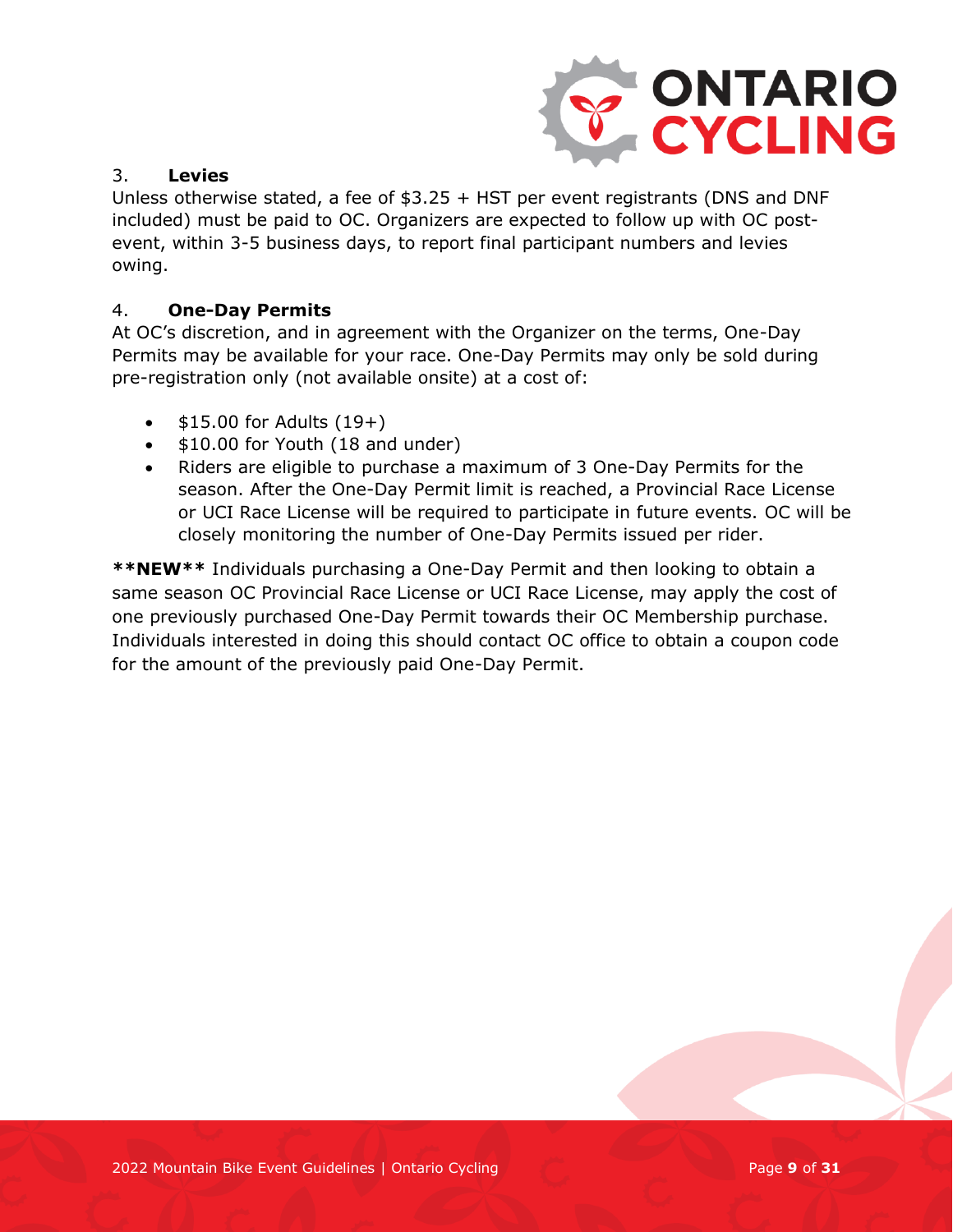

#### **Event Sanction Chart**

| <b>Event</b><br><b>Type</b>                           | <b>Sanction Details</b>                                                       |                                                                          | <b>Sanction Fees</b>                        |                  |                                                                   |                          |                                |                               |                    |
|-------------------------------------------------------|-------------------------------------------------------------------------------|--------------------------------------------------------------------------|---------------------------------------------|------------------|-------------------------------------------------------------------|--------------------------|--------------------------------|-------------------------------|--------------------|
|                                                       | <b>Category</b><br><b>Structure</b>                                           | <b>Ontario</b><br><b>Cup/Category</b><br><b>Upgrade</b><br><b>Points</b> | <b>Event</b><br><b>Permit</b><br><b>Fee</b> | <b>Insurance</b> | Levies*                                                           | $1-Day$<br><b>Permit</b> |                                |                               |                    |
| <b>Weekly</b><br><b>Series</b>                        | Beginner,<br>Sportif,<br>Open                                                 | N/A                                                                      |                                             |                  | $$3.25 +$<br>HST per<br>unique<br>rider                           |                          |                                |                               |                    |
| <b>Cycle For All</b><br>and Regional<br><b>Events</b> | Any<br>structure<br>(ability-<br>based, age-<br>based,<br>distance-<br>based) | N/A                                                                      | \$140.00<br>$+$ HST                         |                  | $$200.00 +$<br><b>HST</b><br>$(*50.00 +$<br>HST for               |                          | Please<br>contact<br>OC Office |                               |                    |
| <b>Ontario Cup</b><br><b>Race</b>                     | Ability-<br>based                                                             | Yes                                                                      |                                             |                  |                                                                   |                          | youth<br>events)               | $$3.25 +$<br>HST per<br>rider | for<br>Eligibility |
| <b>Provincial</b><br><b>Championship</b>              | Age-based<br>as per<br><b>National</b><br>Champs                              | Yes<br>(except for<br>Youth<br>categories)                               |                                             |                  | **Events<br>with One-<br>Day<br>Permits will<br>face a<br>premium |                          |                                |                               |                    |
| <b>National</b><br><b>Race</b>                        | According to<br>CC<br>stipulations<br>and<br>sanctioning                      | Yes                                                                      |                                             |                  | $$1.00 +$<br>HST per<br>rider                                     | <b>Not</b><br>permitted  |                                |                               |                    |

\*Levies are based on published start lists for races and registered entrants for all other events. Organizers to provide final registrant numbers within 3-5 business days and will be invoiced following the event.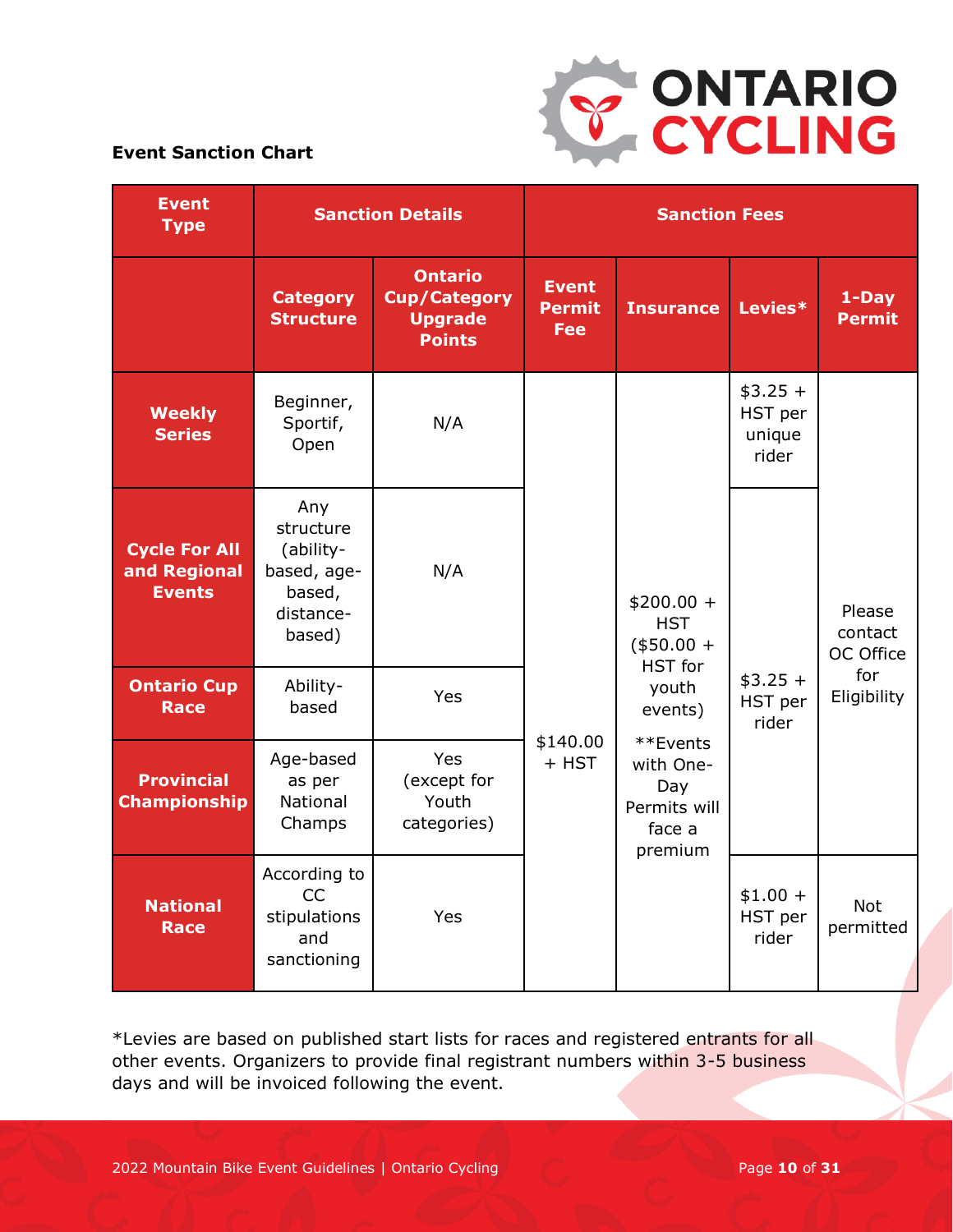#### <span id="page-10-0"></span>**OTHER ITEMS**



#### **Pre-Ride Insurance**

For insurance for pre-riding, all participants must be registered for the event and have signed an Ontario Cycling Association waiver to have valid coverage. To ensure that all participants are recorded, it is strongly encouraged that pre-riding days also have a separate online registration.

#### **Alcohol Insurance**

Alcohol is not permitted at events without prior written approval from OC. This includes samples and prizing. Events that wish to include alcohol must submit a Liquor Liability Application as well as submit a copy of the insurance coverage from the third-party organization responsible for the alcohol. Additional insurance fees will apply. Liquor Liability Application forms can be found on OC website and must be submitted fifteen (15) business days in advance of the event. We may require copies of Special Occasion Permits and/or evidence of smart serve certificates.

#### **Refundable Registration**

CCN Bikes/Interpodia has developed a system where individual participants can register and purchase "upgraded refund terms" as a form of registration protection. This small additional fee will help ensure that if participants are unable to attend an event, for various reasons listed at the link below, their registration fees will be compensated by CCN Bikes. This is not an OC service and should you have any questions or concerns please contact CCN directly. [Interpodia/CCN Refundable](https://interpodia.com/new-feature-refundable-registrations-enabled-to-improve-purchaser-confidence/)  [Registration Program](https://interpodia.com/new-feature-refundable-registrations-enabled-to-improve-purchaser-confidence/)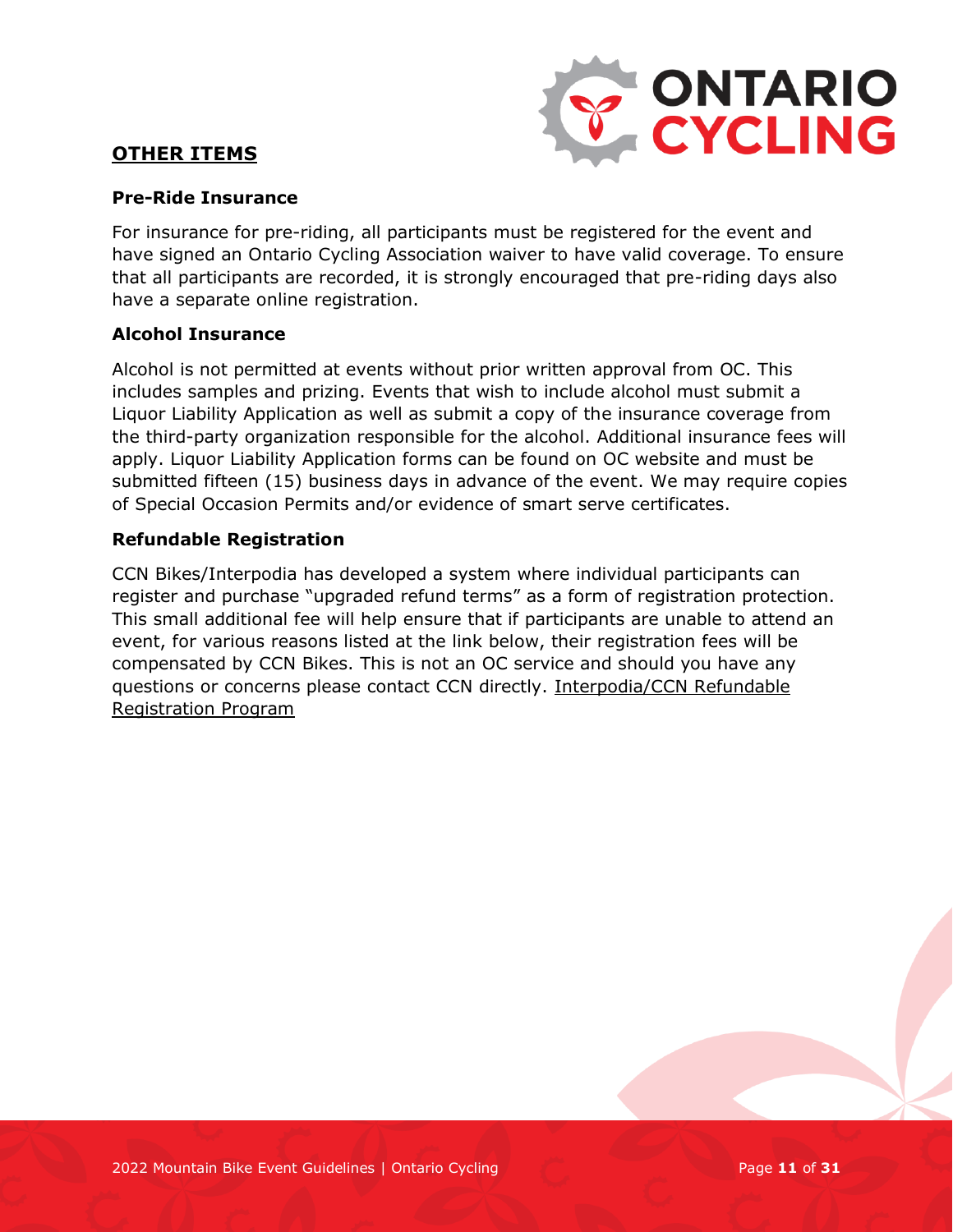

### <span id="page-11-0"></span>**GENERAL GUIDELINES: ALL LEVELS OF EVENTS**

#### <span id="page-11-1"></span>**ORGANIZER REQUIREMENTS**

- All Event Organizers must have a 2022 License
- It is recommended that all Organizers complete a Commissaire training course. For information related to Commissaire courses, please contact OC.

#### <span id="page-11-2"></span>**REGISTRATION REQUIREMENTS**

#### 1. **Online Registration Requirements**

CCN Bikes is OC's preferred provider of online registration services. All sanctioned events must use CCN bikes to administer their event registration, unless otherwise approved by OC office. It is the responsibility of the Organizer to setup the online registration, ensure all online waivers are attached and inform CCN that OC requires access to monitor registrations (in case of any license issues that can be resolved prior to the event). Events sanctioned by OC on CCN are linked on OC database so participant membership status is shown in reports, streamlining the registration process.

Prior to registration going live on CCN, the following guidelines must be adhered to:

- Registration cannot go live until the following has been submitted AND approved:
	- o Signed Organizer Contract Agreement (Prior to posting on Official Calendar)
	- o Signed Sanctioning Policy (Prior to posting on Official Calendar)
	- o Completed Event Permit Application (Prior to posting on Official Calendar)
	- o Payment of Event Permit fees
- The following items may be completed after the event has gone live
	- o Completed Technical Guide
	- o Completed Emergency Action Plan
	- o Certificate of Insurance Application
	- o Payment of Insurance Certificate fee

OC shall be given access to CCN registration to monitor licensing issues. If your event has received approval to utilize other registration software, OC will need to obtain registration lists with enough time to properly verify licenses.

Registration must close on the Wednesday prior to the race at midnight unless other arrangements have been made with OC office.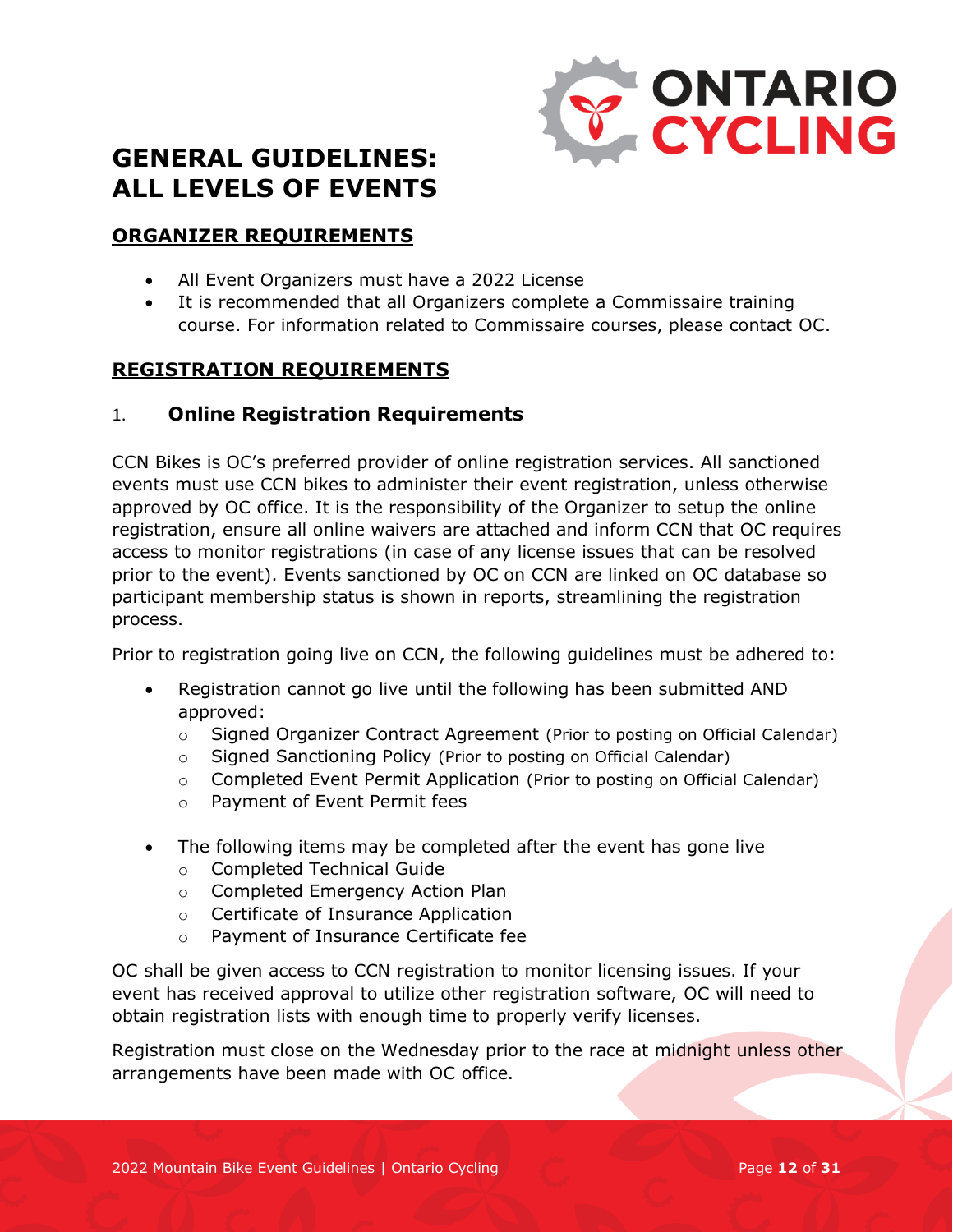

The organizer is directly responsible for any expenses incurred due to early registration setup before obtaining permission from Ontario Cycling.

All riders must sign both an OC waiver as well as a Concussion Code of Conduct. In an effort to streamline waiver capture, waivers must be built into the registration system for riders to sign off on.

All event waivers and registration must be completed online. Participants who have missing waivers will be contacted in advance by the Organizer to complete before the event. The Organizer is responsible in forwarding to OC scanned PDF copies of those waivers. CCN Bikes has the capability to imbed the waiver as part of the registration process for participants to sign electronically.

#### 2. **Event Registration Requirements**

The following registration standards must be adhered to at the sanctioned event:

- Rider sign-in must be located within 250m of the start line, following current COVID-19 physical distancing guidelines, as indicated in the example on page 3 of this document. Organizers are encouraged to limit contact/gathering as much as possible. An online check-in process is encouraged, especially for series events where a number does not need to be given at each event.
- All licenses must be checked however this can be done from a distance either by seeing the person's digital or hard copy version
- \*Riders must only race in the category indicated on their license
- \*Entry fee caps are in place. Please refer to the entry fee chart in your discipline's appendix
- Pre-registration must be offered through OC's registration system, CCN bikes unless otherwise agreed to
- All events in 2022 will be online pre-registration only
- \*Rider sign-in closes 15-minutes prior to the first rider departing. Start lists should be delivered to the Lead Commissaire immediately after rider sign-in closes
- \*Prize list must be posted online (if applicable)
- Appropriate number of staff/volunteers at the registration desk to manage rider check-in

\*May not apply to Regional, Weekly Series, Cycle For All events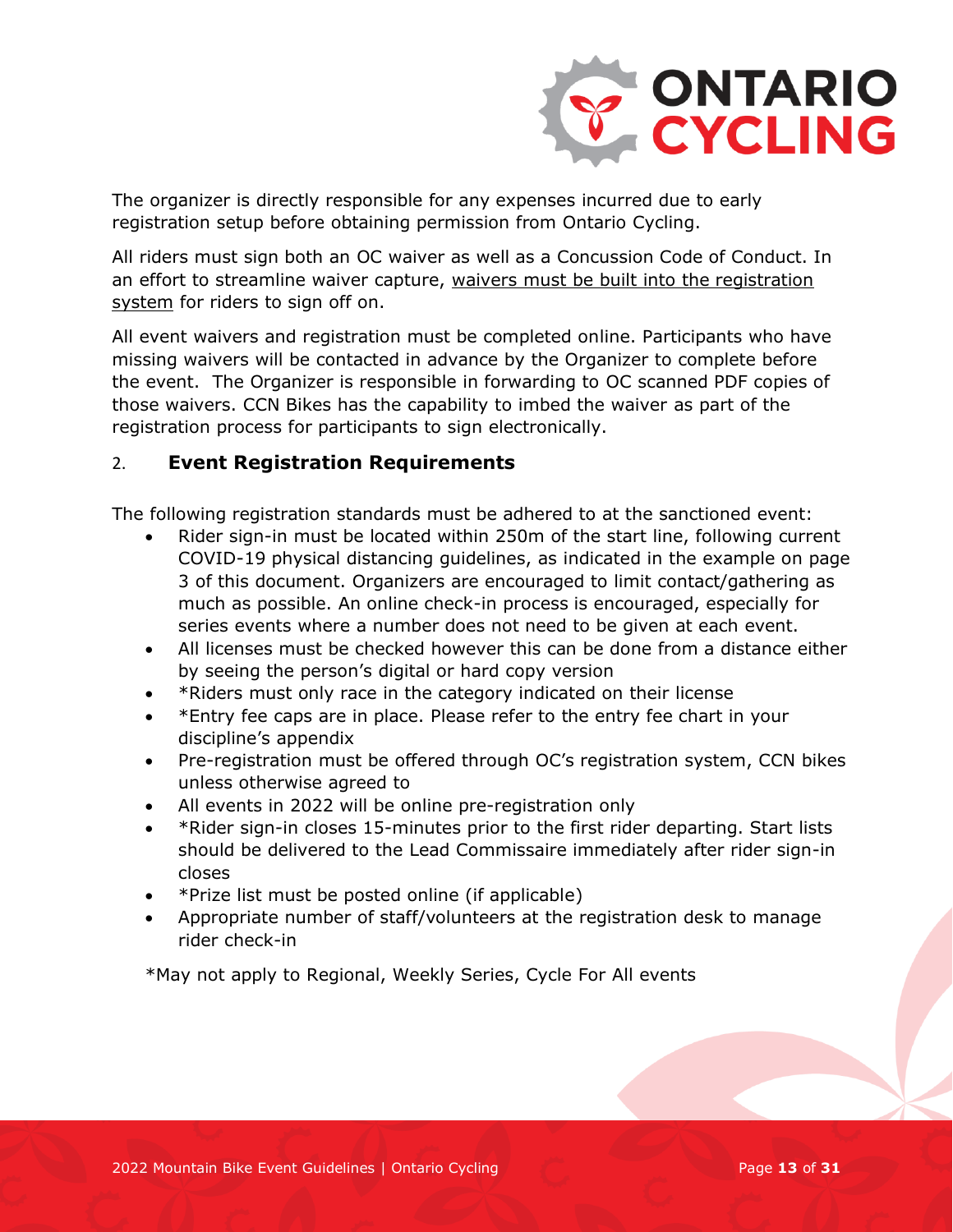

#### 3. **Membership Requirements**

For all 2022 Events, registration will be open to 2022 Provincial Race License holders or 2022 UCI Race License holders with a valid race category on their card. All memberships (including Provincial Race Licenses) now have a MTB category on it; however, there will still be a minimum age requirement to participate in the OCups and/or Provincial Championships.

In addition, organizers may have the option to offer One-Day Permits as part of their event. Please contact the office for more details. This must be done via online registration only. An insurance premium will apply.

#### <span id="page-13-0"></span>**SPORT TECHNICAL REQUIREMENTS**

#### 1. **Technical Guide**

Technical Guides associated with the event must be submitted for approval and review by OC and Lead Commissaire, no later than 60 days before the event date and published upon approval, a minimum of 45 days before the event day. OC reserves the right to withhold sanctioning an event, until further review of the event technical guide. Organizers should be prepared to provide further details as requested by OC.

Technical Guide to include the following:

- Sanctioned By OC logo and/or series-related logo (if applicable). Should also be posted on event website/registration page
- Category race information (start time, distance, licensing chart)
- Registration Information
	- o Pre-Registration (website, opening and closing dates, cost)
	- o Event Day (sign-in location, closing times, etc.)
- Race rules and regulations
	- o Course rules (bib placement, pre-riding)
- Licensing Chart (see below)
- NEW Youth Category Explanation (See below, OCups 1-5 &7)
- Course map to scale including a course profile
	- o Course maps must be easy to understand for pre-riding
	- o Direction to race and parking location
	- o Start/Finish close-up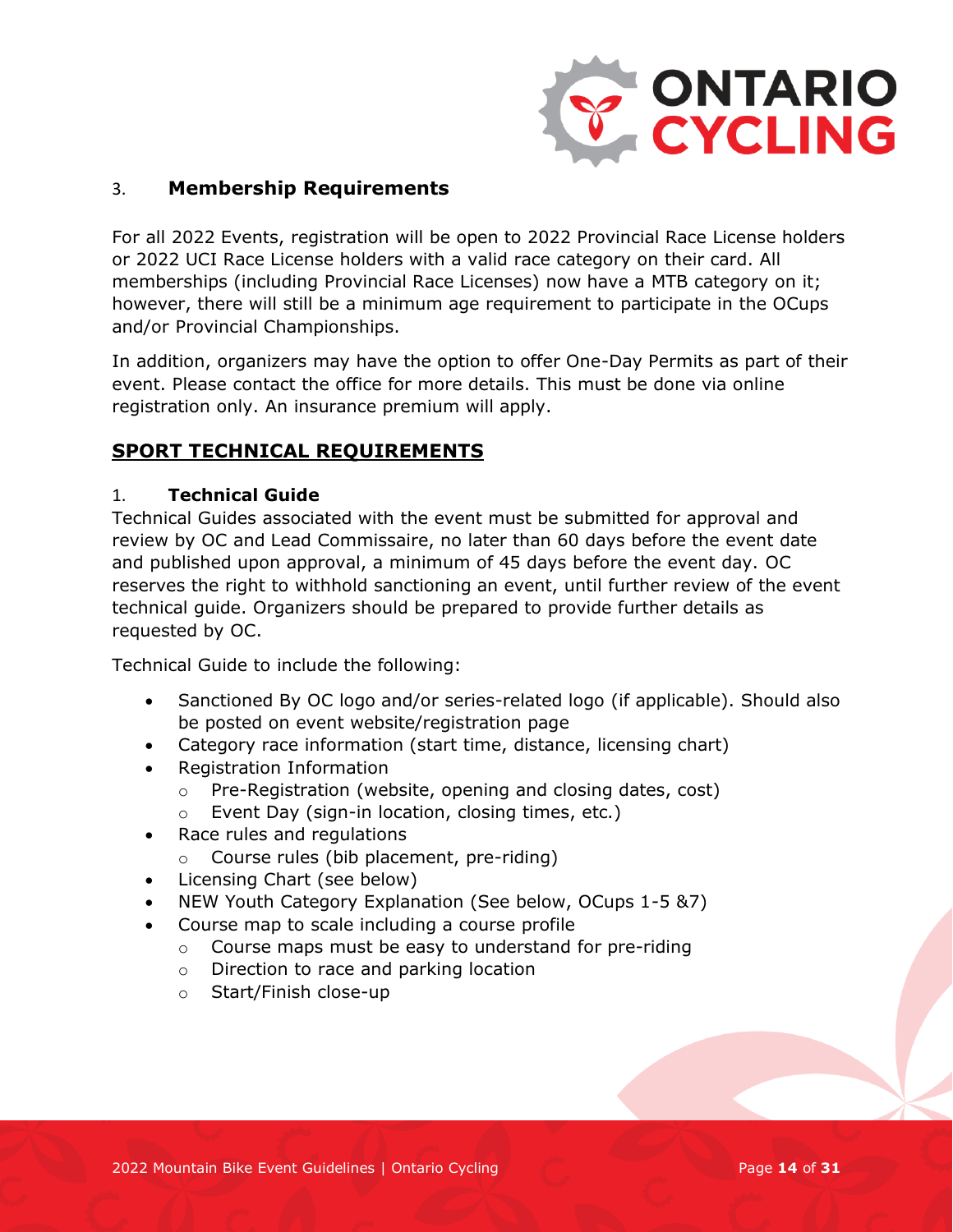

- Safety and emergency action plans and information
	- o COVID-19 event specific protocols (mask rules, gathering limits, registration information, start/finish setup, instructions for spectators, etc.)
	- o Direction to the nearest hospital(s)
	- o Person or company responsible for First Aid
- Prize list and protocol (if applicable)
- Refund/Cancellation Policy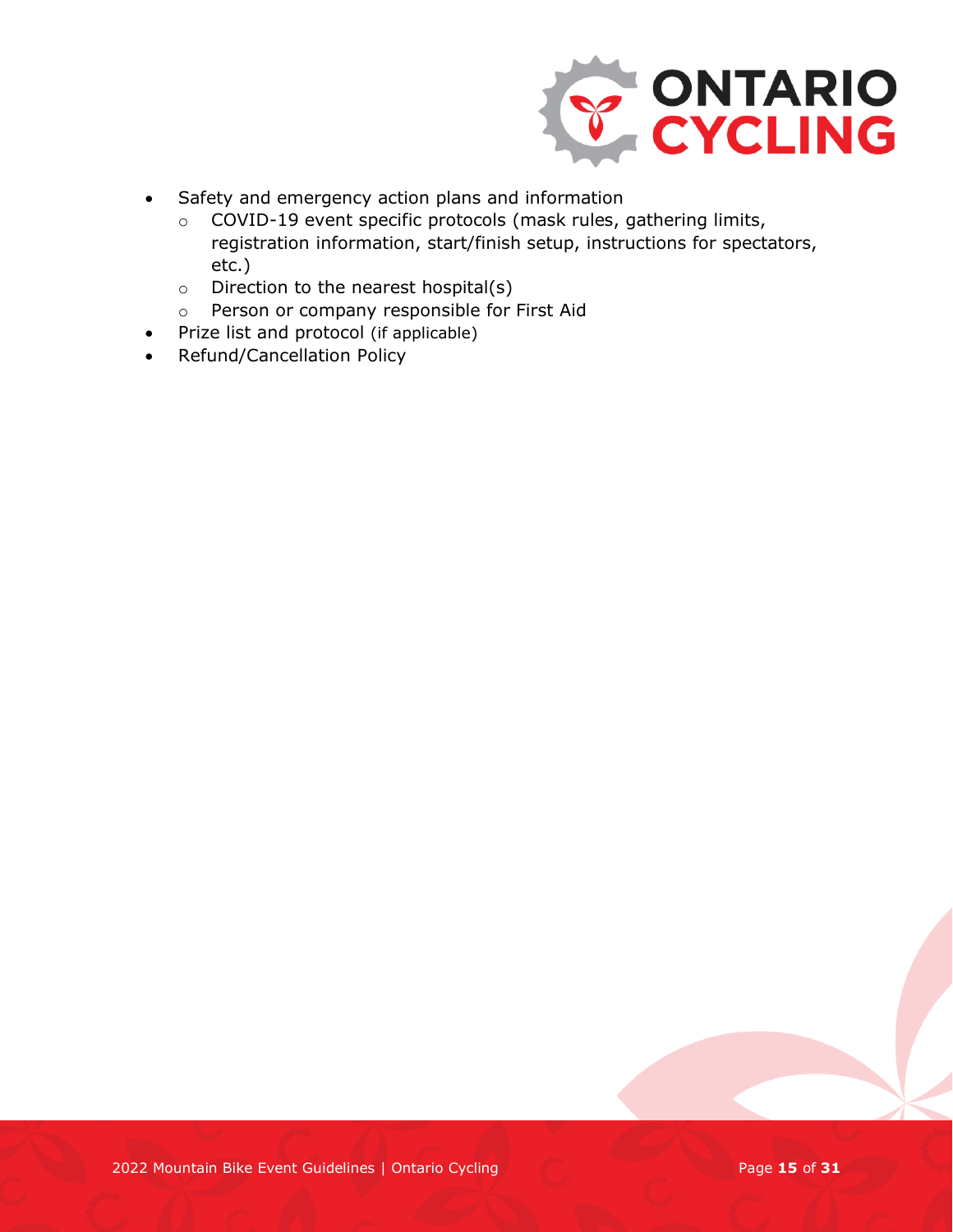

In addition to the Technical Guide, Organizers must also submit the following:

- Drawing of the start/finish area
- Marshal plan and location map
- Traffic Management Plan (if applicable)
- Staffing Plan

Note: Weekly Series and Cycle For All events are not required to have a detailed technical guide; however, it is recommended that one be prepared. In all cases, Organizers should be prepared to provide further details as requested by OC. Reduced documentation requirements and simplified structure are not to be confused with standard risk management requirements for the event

#### 2. **Race Course**

The race course may include a variety of terrain such as road sections, forest tracks, fields, and earth or gravel paths, and include significant amounts of climbing and descending. Paved or tarred/asphalt roads should not exceed 15% of the total course.

The Start/Finish area must be at least 6 metres wide for at least 50 metres before the start line, and at least 6 metres wide for at least 100 metres after the start line. The course must be marked out (using stakes or banners) and protected for its entire length. Barricades or banners are encouraged at the start/finish area to prevent spectators from crossing the course within the barricaded area. A call-up area which is sufficiently large for riders to warm up in close to the start zone must be provided.

Directional arrows must indicate the route to be followed showing changes of course, intersections, and potentially dangerous situations. Arrows must be on the righthand side of the course except for right turns in which case arrows before and at the turn must be on the left-hand side of the course. An arrow must be located 10 metres before each junction and at the junction to confirm the correct route has been followed. Marshals must be at every intersection of the course with marshals at the control points in radio contact with the organizer. For 2022, for OCups, organizers are encouraged to have shorter loops that prioritize speed vs endurance.

The organizer may provide a bike washing area for participants. Inflatable arches crossing the course are prohibited, unless held up by a solid structure.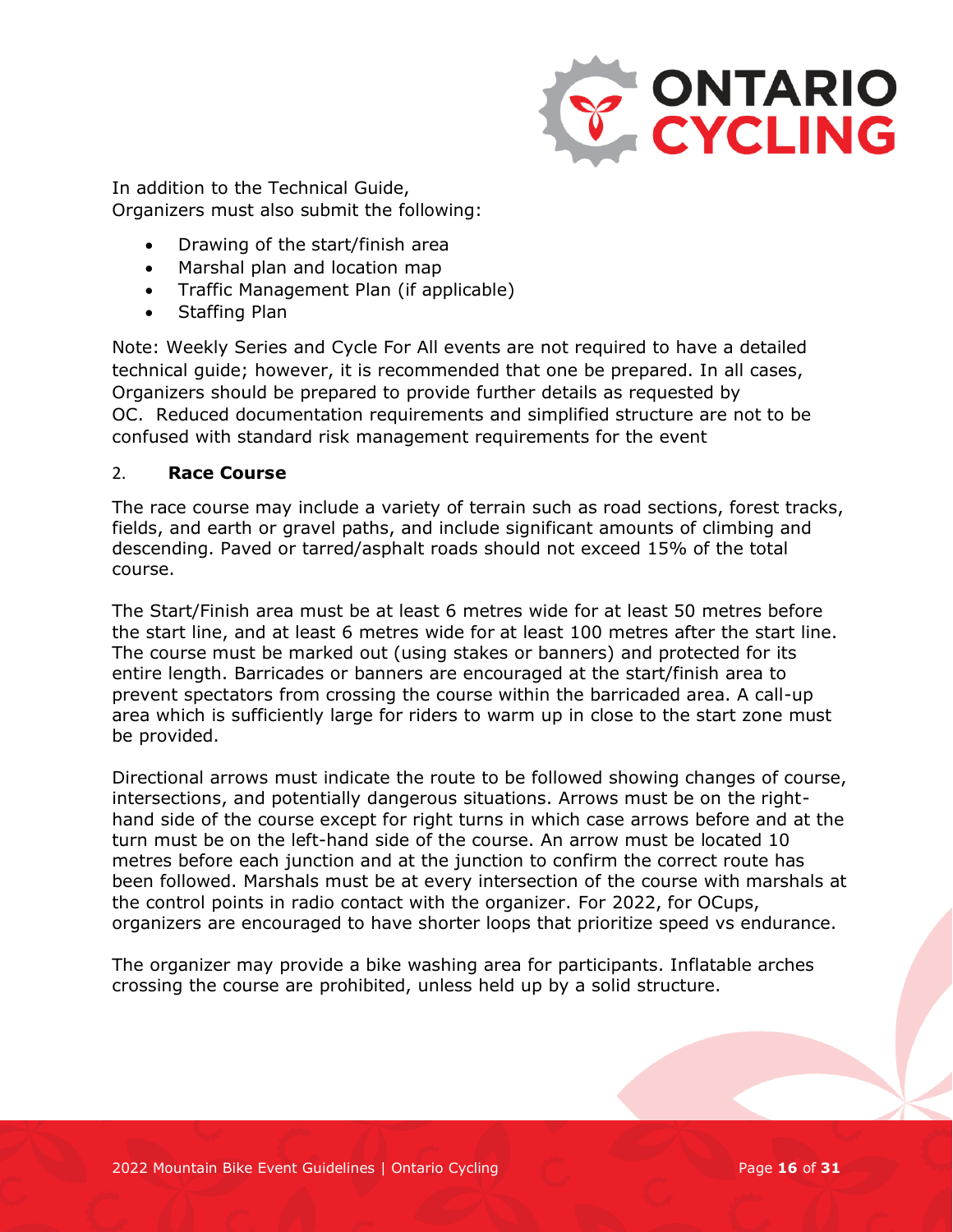

#### 3. **Timing & Results**

All events (does not apply to Regional, Weekly Series, Cycle For All events) in 2022 are to be appropriately timed, providing a result for each participant. Timers must be approved by OC in advance. All results should be forwarded to OC within 24 hours of the completion of the event so that they can be listed on the Results page of OC website. Results must be in either Excel, PDF or html format, sorted by category, with the following items displayed:

- Placing
- Rider's #
- Rider's Ontario Ability or Age Category
- Rider's First and Last Name
- Rider's Club/Team Name
- Rider's Time/Result (Lap times also encouraged)
- Rider's Earned Ontario Cup Points/Upgrade Points (OCup events only)

#### 4. **Post-Event Reporting**

Organizers are required to provide the following within 3-5 business days, following the completion of each event:

- Total number of participants (DNS and DNF participants must be included), broken down by non-members and OC members.
- Sport Injury Report Forms
- Completed waivers (online collection within the registration system)

Failure to comply will result in additional mandatory fees:

- \$50 if past the 5 business days, and before 30 days after the event.
- \$100 if within 31-60 days after the event.
- \$150 if within 61-90 days after the event.

Non-compliance or lack of full payment may result in future cancellation of event permits, fines, or discipline.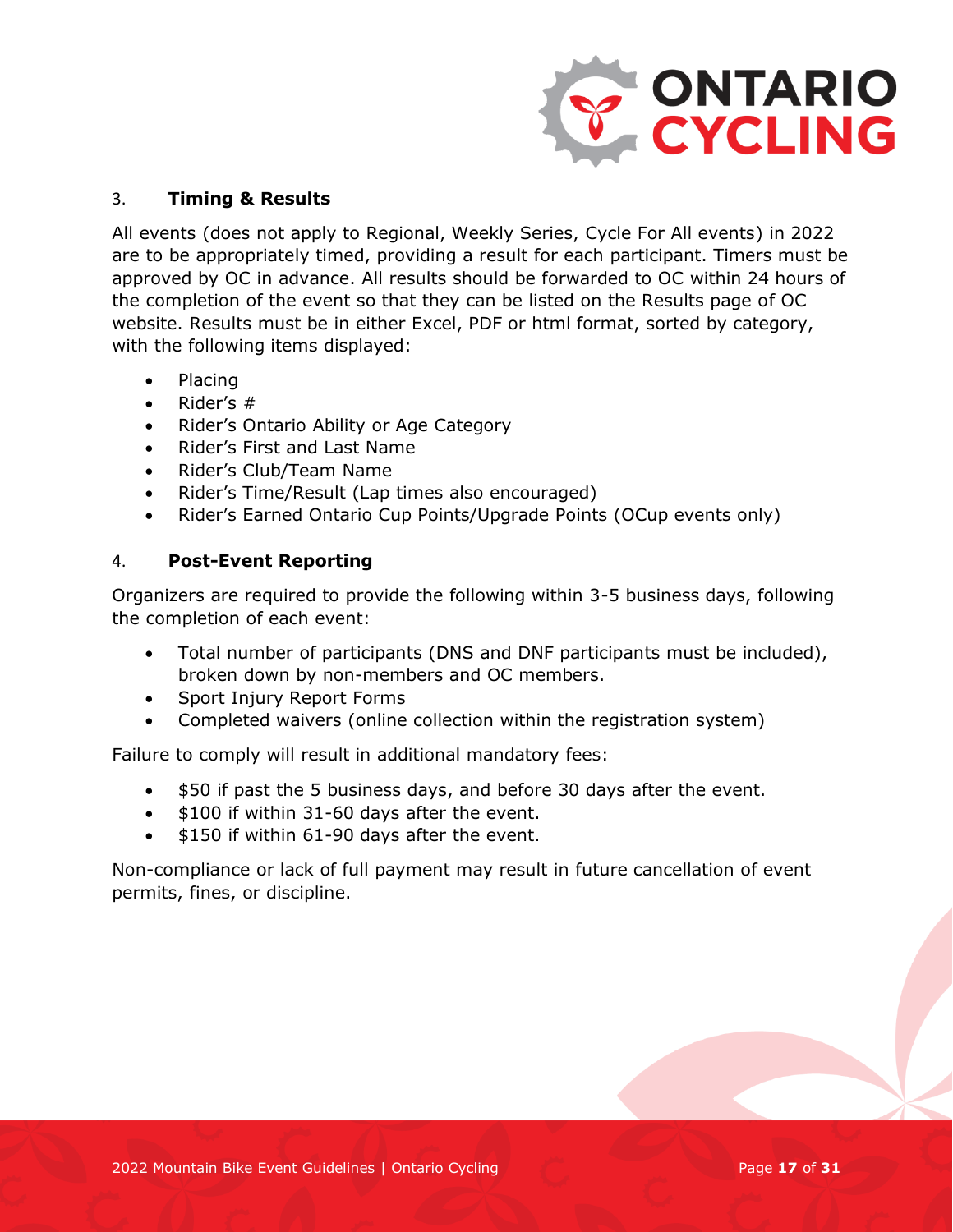

#### <span id="page-17-0"></span>**MARKETING REQUIREMENTS**

Upon approval of the event technical guide and/or payment of the permit fee, OC shall advertise the event on OC website Calendar of Events. Events will not be posted on the calendar until all paperwork is finalized and payment has been received.

Organizers will need to provide content that can be utilized by OC to help promote the event on social media (e.g. logos, photos, videos, etc.) in advance. Collaboration on marketing efforts can result in a greater reach and exposure for your event advertising. If you would like to market your event, reach out to OC Marketing & Communication Specialist **[Patrik Zimmermann.](mailto:patrik.zimmermann@ontariocycling.org)**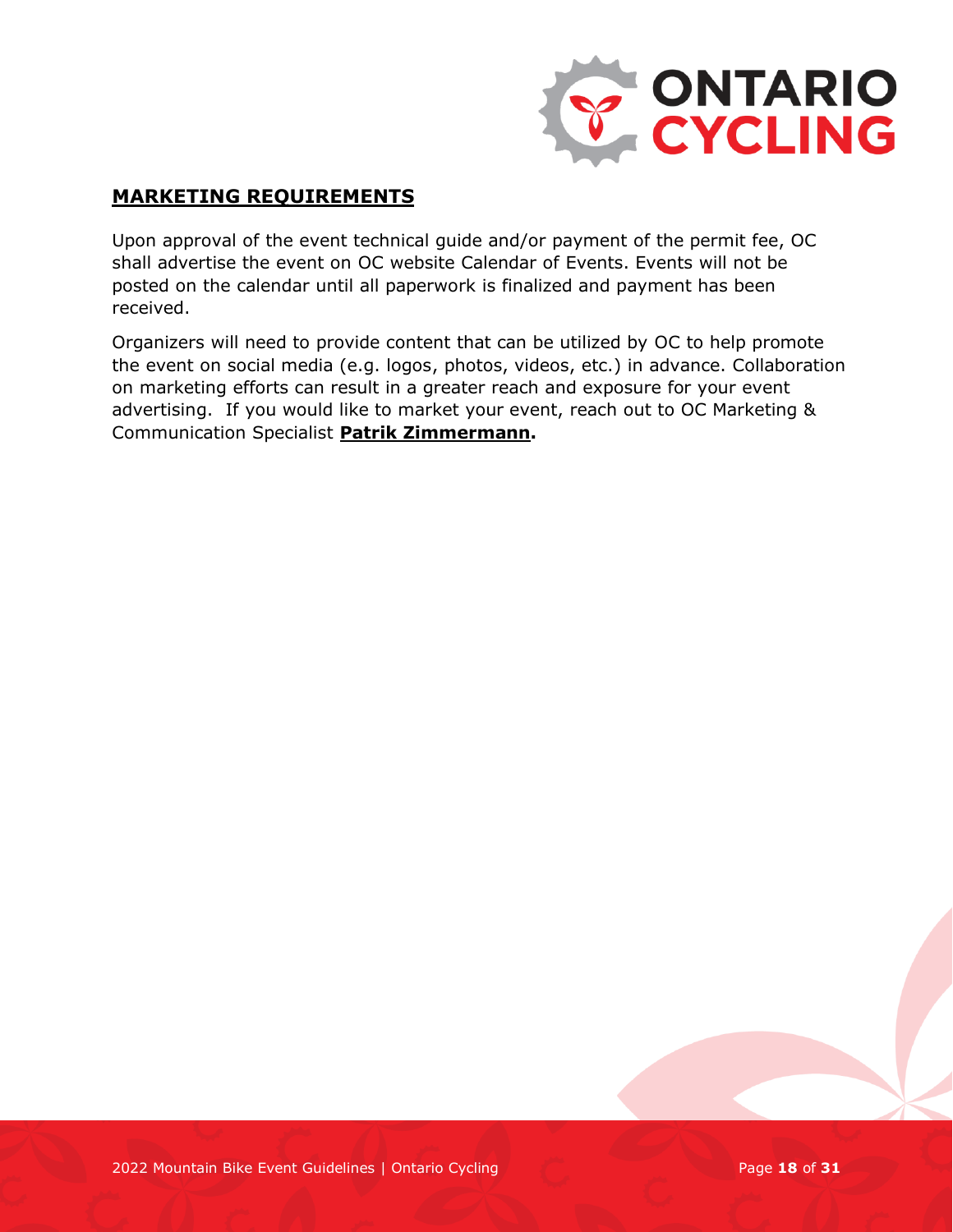

#### <span id="page-18-0"></span>**ON-SITE REQUIREMENTS**

#### 1. **Facilities**

The organizers shall have a permit for the use of the course/venue and shall ensure that the permit is in compliance with all local requirements. The organizer is responsible to ensure that adequate barriers are in place to keep spectators off the race course in the vicinity of the start/finish and other areas of the race course as required.

#### 2. **Toilets**

Washroom facilities must be available in quantities appropriate to the number of participants. Consideration must also be given to providing nearby access to washroom facilities for officials located at the finish line. In addition, organizers are strongly encouraged to provide barrier-free washrooms especially if a race included para-athletes. Organizers are encouraged to reach out to their local public health unit for information on how many toilets would be required for your event size along with sanitation requirements.

#### 3. **Signage**

Event sites must have adequate signage. This includes registration, facilities, and course signage including route deviations. All marketing signage online and on-site must show that the event is sanctioned by OC. Please contact OC to receive the appropriate OC logo to be used on signage, both online and on-site. COVID-19 Health and Safety Signage regarding masking and distancing will potentially be required, for more information on signage requirements please contact your local Public Health Unit.

#### <span id="page-18-1"></span>**COMMUNICATION REQUIREMENTS**

#### 1. **Public Address System**

A public address system is required for all events for 2022. The public address system should be used for all rider/race announcements as well as during the awards presentation/ceremony. This can be through the use of a microphone and PA system and/or loud hailer.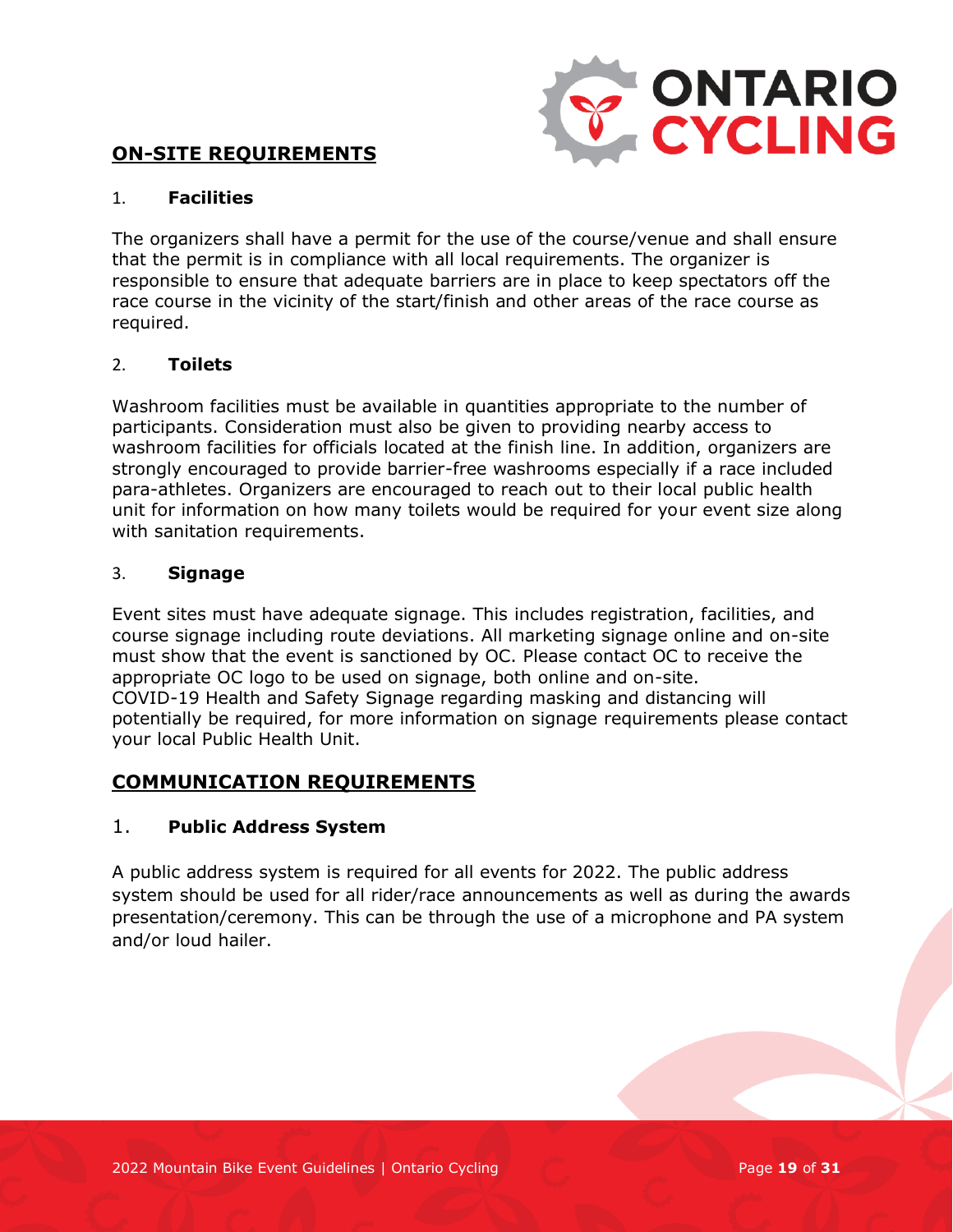

#### 2. **On-site Communications**

OC shall provide on a best-efforts basis, appropriately licensed, 2-Way VHF radios for race management at Ontario Cup and Provincial Championship events. The radios have multiple channels and should be distributed accordingly. Handheld radios for OC staff, Technical Delegate, Lead Commissaire, First Aid and primary Event Organizer. Outside of Ontario Cup and Provincial Championship events, organizers are responsible for any other radio requirements at the event (e.g. race operations of the Organizer).

**Note:** The Organizer must be able to always contact First Aid and also be equipped with the means to effect adequate communication with the lead official over the course of the event. The Organizer must be available by radio or backup plan at all times and provide a knowledgeable volunteer at the start/finish area to answer race questions, who is clearly identifiable at all times.

#### <span id="page-19-0"></span>**SAFETY REQUIREMENTS**

#### 1. **Sport Injury Report Form**

Organizers are responsible for the timely completion of sport injury report forms. All reports must be submitted to OC, by the Organizers within 72 hours (3 days) of the completion of their event. Fillable PDF accident report forms can be found on OC website or by clicking the following link **2022 OC [Sport Injury Form](https://ontariocycling.org/forms/2022-sport-injury-report-form/)**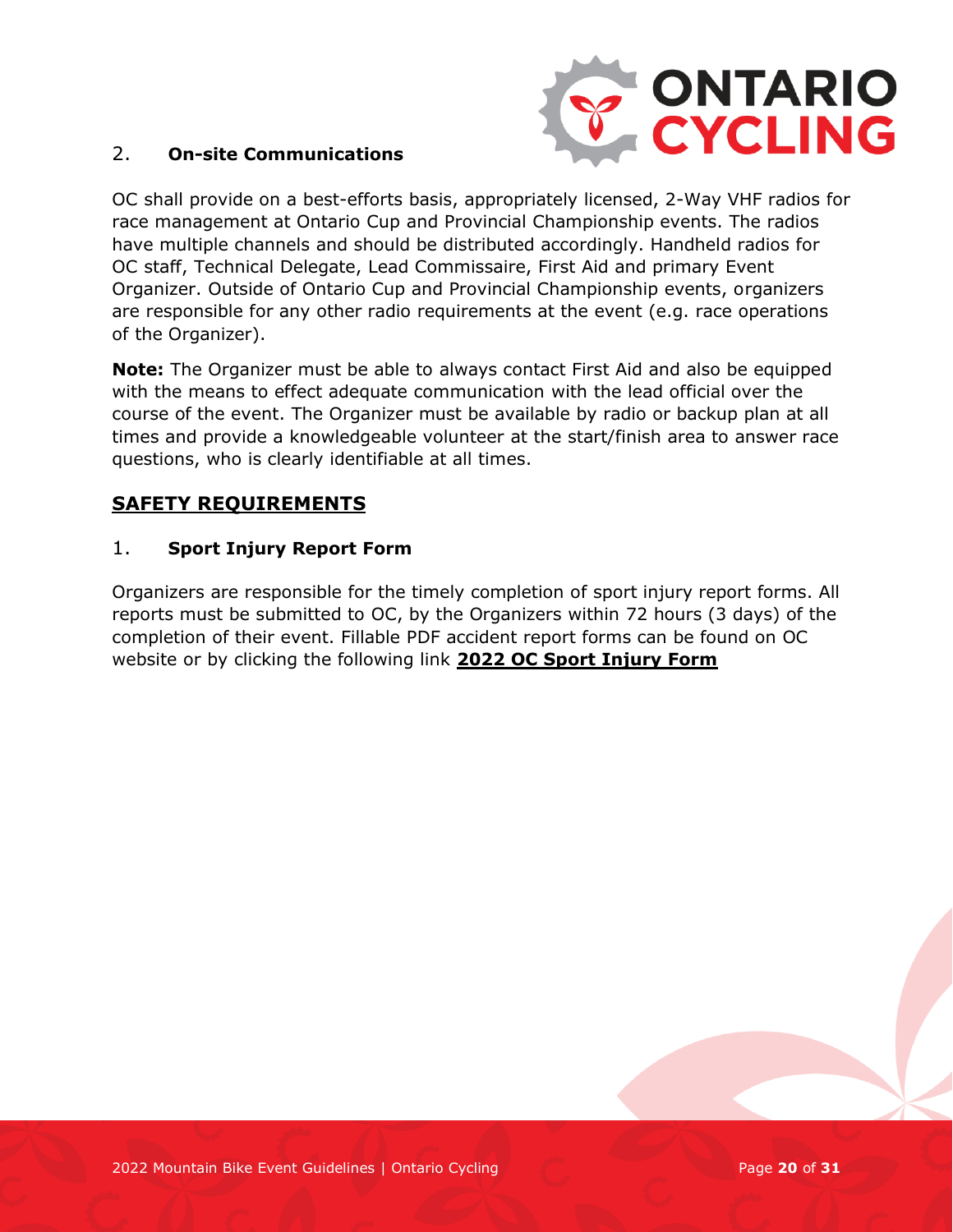

#### 2. **First Aid**

In addition to first aid coverage outlined in a fully completed Emergency Action Plan (EAP) form, an onsite first aid person provided by **[Odyssey Medical](https://odysseymedical.ca/)** or approved by OC equivalent must be provided. The designated First Aid person must be readily identifiable and consider spacing themselves throughout the race course for better coverage.

Odyssey Medical is the approved medical service provider however, if another approved service is being used, there must be an event representative (Organizer/ volunteer) to note all incidents/accidents/crashes/injuries, etc. At a minimum, we require the name (if possible to attain), bib number, wave of race, and suspected injuries.

#### 3. **Rowan's Law**

Ontario's new Rowan's Law is in effect at all OC sanctioned events in the Province of Ontario. For more information visit **OC [Rowans Law Concussion Safety](https://www.ontario.ca/page/rowans-law-concussion-safety).** Organizers should be aware of all requirements under the legislation including having athletes under 26 agree to a concussion code of conduct as part of registration. *It is the Organizer's responsibility to ensure completion of this waiver by all participants under the age of 26.*

- Example Concussion [Code of Conduct \(Word\)](https://files.ontario.ca/mtcs-templates-athlete-code-of-conduct-aoda-2019-06-25.docx)
- [Example Concussion Code of Conduct \(PDF\)](https://files.ontario.ca/mhstci-rowans-law-codes-of-conduct-20191120-athletes-en.pdf)

#### 4. **Inclement Weather Policy**

Local weather should be monitored by the Event Organizer. Events will not be held during conditions of thunder and lightning, excessively high winds or in the unlikely event of a possible tornado. In the event of thunder or lightning, the course must be evacuated, and shelter found. Thirty minutes must pass from the last clap of thunder or flash of lightning before riders may resume their competition. The next occurrence begins a new 30-minute cycle. The President of the Commissaire Panel in consultation with the Organizer will be responsible for making decisions regarding stoppage/delay/evacuation due to thunder, lightning, or other extreme weather patterns.

• **OC [Lightning Policy](http://www.ontariocycling.org/forms/lightning-policy/)**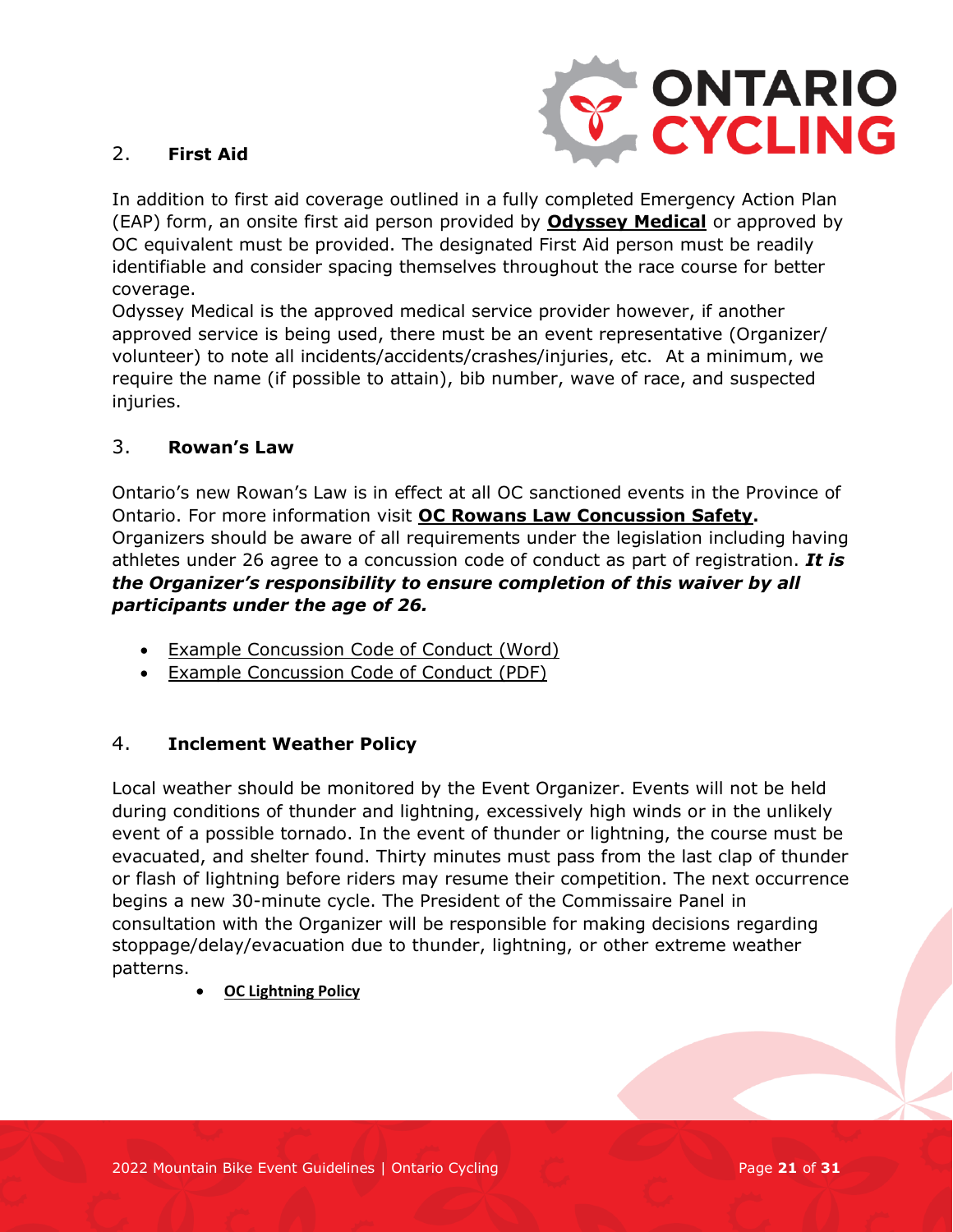

## <span id="page-21-0"></span>**WEEKLY SERIES & CYCLE FOR ALL EVENTS**

#### <span id="page-21-1"></span>**CATEGORIES & LICENSING REQUIREMENTS**

All MTB sanctioned events must ensure participants are licensed, unless approved to offer a One-Day Permit option. For the majority of events, participants are required to possess one of either an OC Provincial Race License, UCI Race License, or UCI Race License from another province or jurisdiction.

| <b>Sanction</b>      | <b>One-Day</b><br><b>Permit</b> | <b>Provincial</b><br><b>Race License</b> | <b>UCI Race</b><br><b>License</b> |
|----------------------|---------------------------------|------------------------------------------|-----------------------------------|
| <b>Weekly Series</b> | X (On Application)              |                                          |                                   |
| Regional             | X (On Application)              |                                          |                                   |
| Cycle For All        | X (On Application)              |                                          |                                   |

#### <span id="page-21-2"></span>**TECHNICAL GUIDE**

Weekly Series and Cycle For All events are not required to have a detailed technical guide however it is recommended that one be prepared. In all cases, Organizers should be prepared to provide further details as requested by OC. *Reduced documentation requirements and simplified structure are not to be confused with standard risk management requirements for the event.*

#### <span id="page-21-3"></span>**RESULTS**

Organizers are encouraged to provide results for ALL participants. Organizers are responsible for timing, judging, and results. If interested, Organizers may provide results to OC for posting purposes.

#### <span id="page-21-4"></span>**OFFICIALS**

Weekly Series and Cycle For All events are strongly encouraged to provide a licensed official or person who has successfully completed the Provincial 'C' Commissaire course to help ensure an event remains fair, safe and to help provide a quality racing opportunity.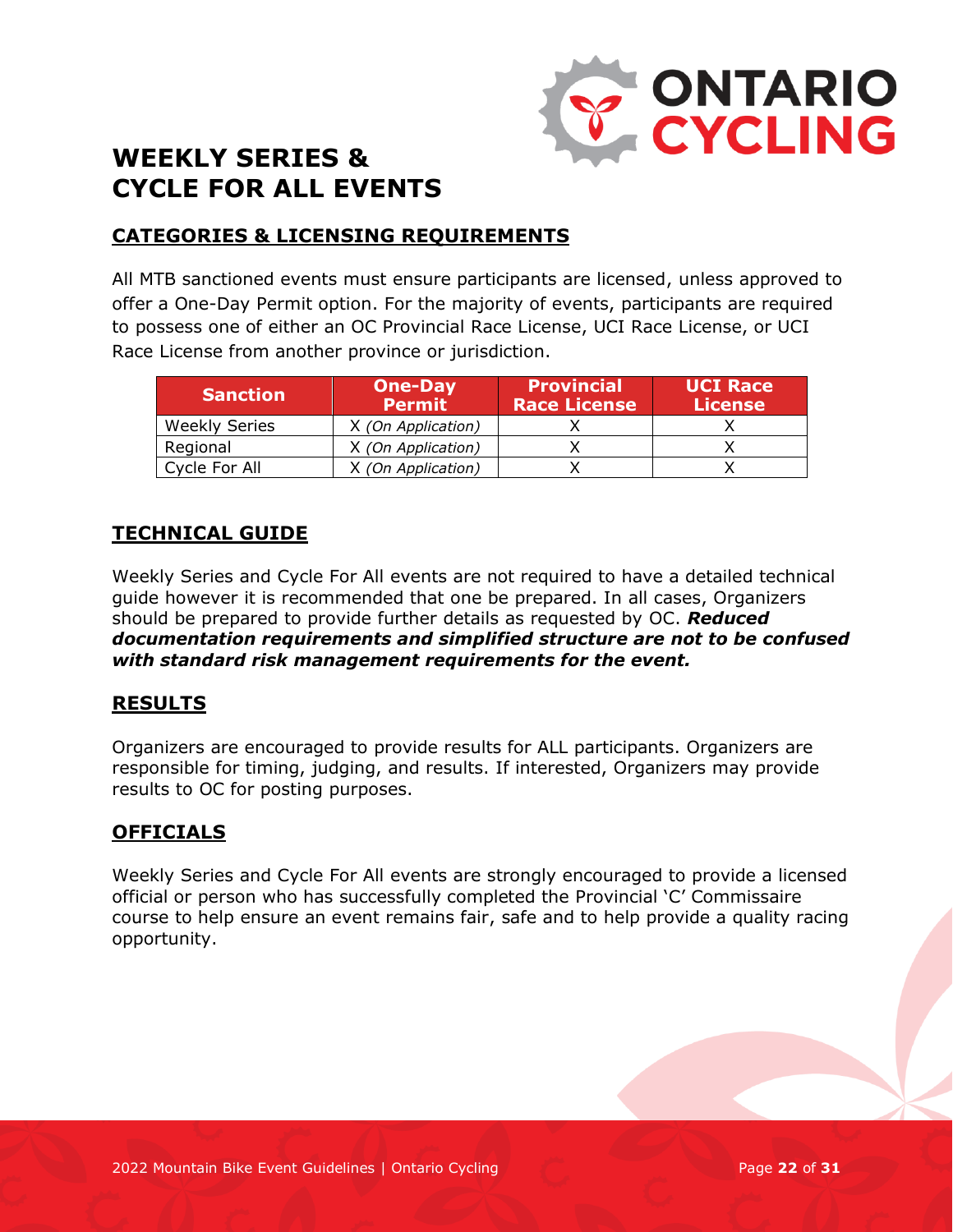

#### <span id="page-22-0"></span>**2022 ENTRY FEES**

Organizers are encouraged to set entry fees appropriate for the level of organization of their event. Experience has shown that entry fees that are too high will discourage athletes from participating in your event. Suggested entry fees are shown in the appendixes relevant to your event and discipline type.

*Note: A quality event can be run within the fee tables provided and events wishing to charge more must be able to prove value to the participants. These prices may be adjusted upon submission and approval of event budget.*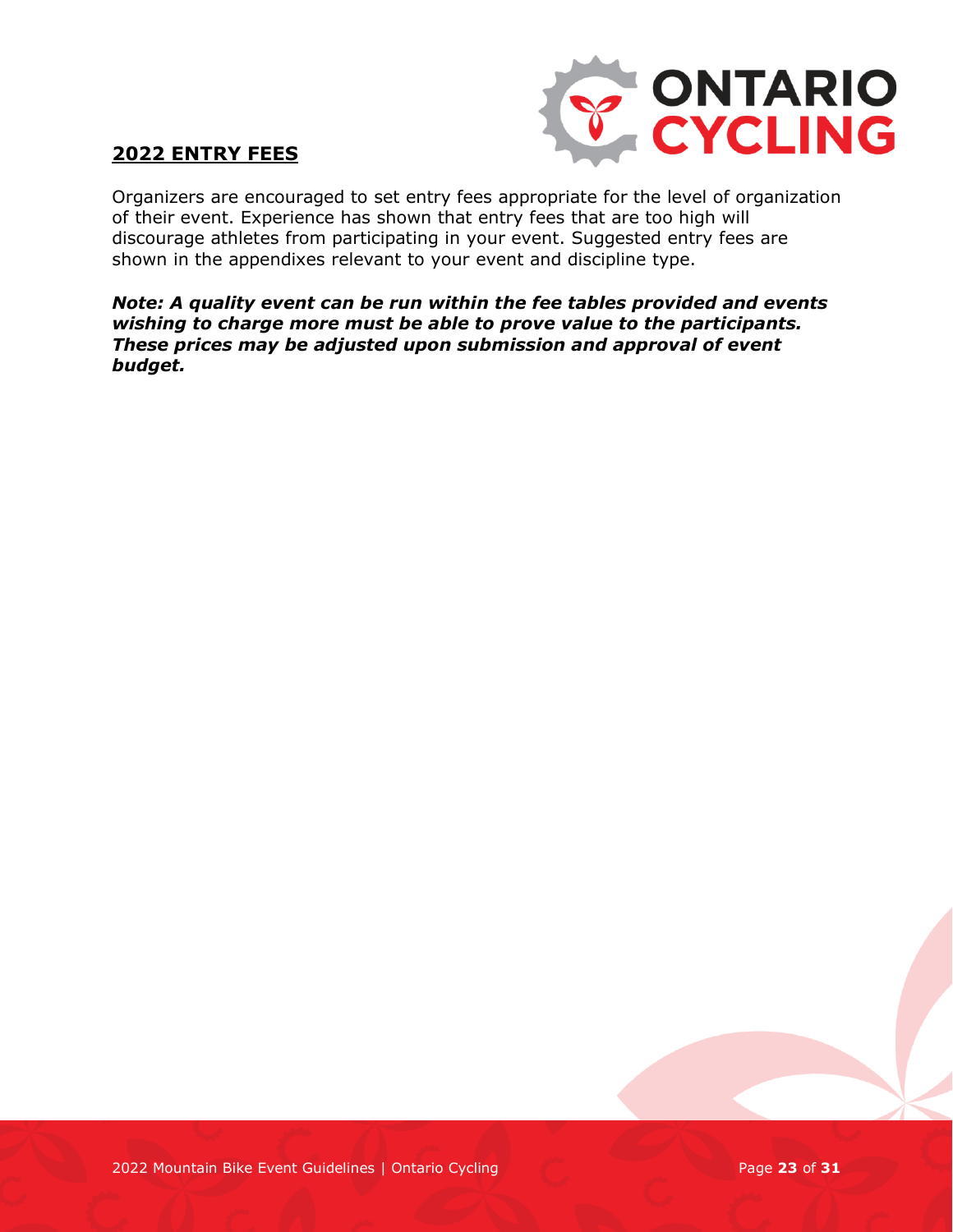

# <span id="page-23-0"></span>**ONTARIO CUP EVENTS**

#### <span id="page-23-1"></span>**ONTARIO CUP MTB SERIES OVERVIEW**

The Ontario Cup MTB Series is the premier race series in Ontario. The OC has developed the following standards for these events to assist race organizers, and to ensure that Ontario Cup events are organized to the highest standards. The following is a brief overview of the Series as well as guidelines in which all organizers must follow.

#### <span id="page-23-2"></span>**ONTARIO CUP SCHEDULE**

| <b>Date</b>      | OCUP#          | <b>Event</b>                      | <b>Location</b>                         |
|------------------|----------------|-----------------------------------|-----------------------------------------|
| April 30 - May 1 | $\mathbf{1}$   | Woodnewton                        | Uxbridge                                |
| May $14 - 15$    | $\overline{2}$ | Peterborough                      | <b>Harold Town</b><br>Conservation Area |
| June 18 - 19     | 3              | Sir Sam's                         | Eagle Lake                              |
| July $1 - 3$     | 4              | Niagara                           | Niagara                                 |
| July $16 - 17$   | 5              | Horseshoe Valley                  | <b>Barrie</b>                           |
| July $22 - 24$   | 6              | Hardwood Ski & Bike<br>(XCO, XCC) | Oro-Medonte                             |
| August 27 - 28   | 7              | Mountainview<br>(XCO)             | Midland                                 |

**Nationals Provincials** 

#### <span id="page-23-3"></span>**OFFICIALS**

Ontario Cup events require a minimum of 3 to 4 officials and OC will work with the Provincial Lead Commissaire to assign them. Officials are to be paid by the organizer including honorariums, mileage, and accommodations as requested, unless otherwise agreed to.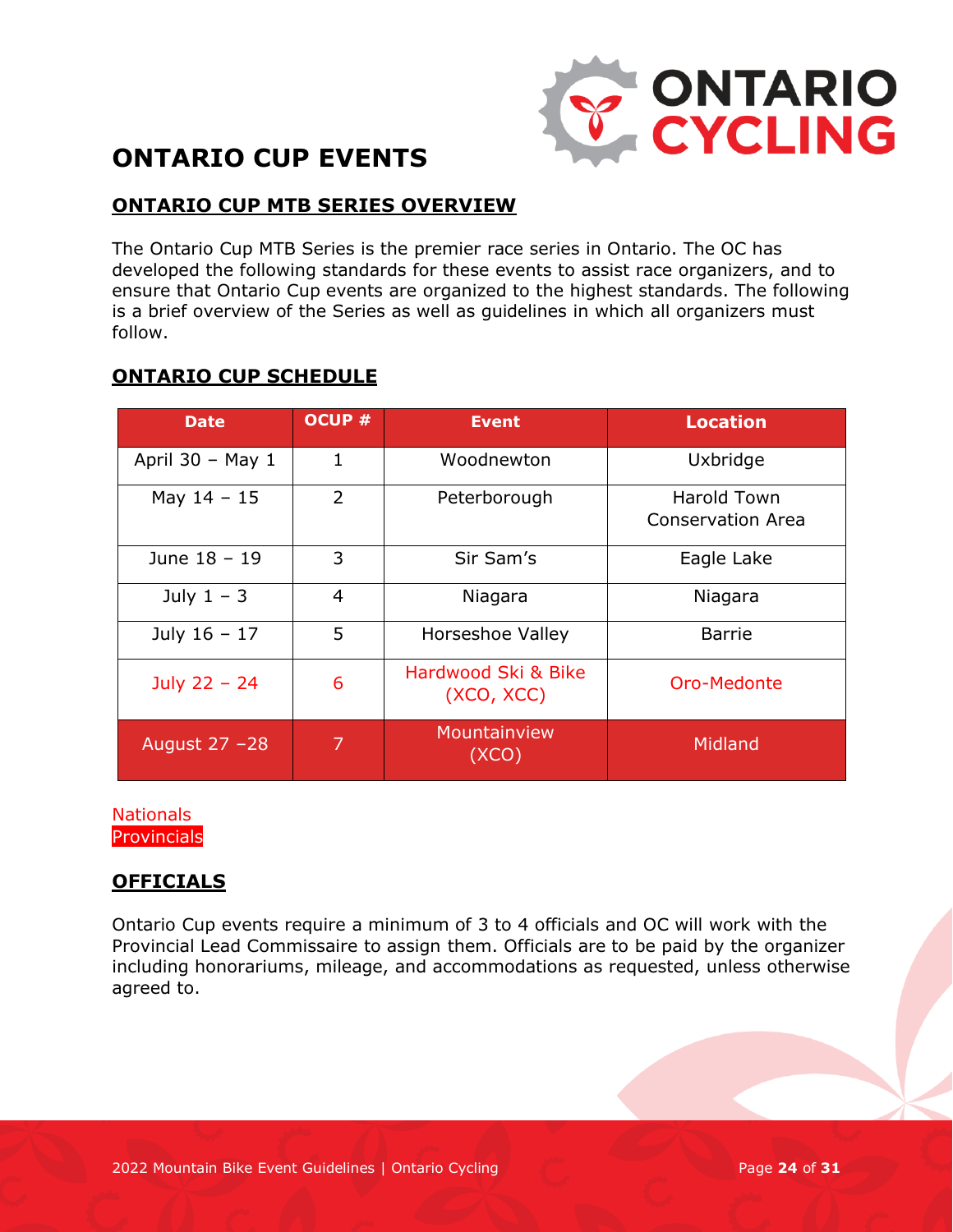

#### <span id="page-24-0"></span>**ONTARIO CUP POINTS**

Ontario Cup points are awarded to all categories. Only riders who purchase their racing membership through the OC are eligible for OCup points. DNF riders (riders who do not finish) are not entitled to OCup points. Ontario Cup series champions will be decided by season ending Ontario Cup MTB series point totals by a simple tally of all the OCup points earned at OCup events for the current year.

The breakdown of OCup points are as follows for each category:

| Place           | <b>Points</b> | Place | Poir           |
|-----------------|---------------|-------|----------------|
| 1st             | 25            | 8th   | 13             |
| 2 <sub>nd</sub> | 22            | 9th   | 12             |
| 3rd             | 20            | 10th  | 11             |
| 4th             | 18            | 11th  | 1(             |
| 5th             | 17            | 12th  | 9              |
| 6th             | 16            | 13th  | 8              |
| 7th             | 15            | 14th  | $\overline{7}$ |
| 8th             | 14            |       |                |

| Place | <b>Points</b> | Place | Points | Place | Points |
|-------|---------------|-------|--------|-------|--------|
| 1st   | 25            | 8th   | 13     | 15th  | 6      |
| 2nd   | 22            | 9th   | 12     | 16th  | 5      |
| 3rd   | 20            | 10th  | 11     | 17th  |        |
| 4th   | 18            | 11th  | 10     | 18th  | 3      |
| 5th   | 17            | 12th  | 9      | 19th  | 2      |
| 6th   | 16            | 13th  | 8      | 20th  |        |
| 7th   | 15            | 14th  |        |       |        |
|       |               |       |        |       |        |

| Place | Points |
|-------|--------|
| 15th  | 6      |
| 16th  | 5      |
| 17th  | 4      |
| 18th  | 3      |
| 19th  | 2      |
| 20th  | 1      |

Note: OCup points are different than upgrade points.

OC reserves the right to grant double OCup points status to any Ontario Cup event, subject to it being announced at least 30 days in advance of the event in question.

#### **Tie Breaking Policy – Ontario Cup Series Points**

When two or more riders are tied at the end of the Ontario Cup series, the following criteria and procedure shall be utilized by the OC office to determine which rider is awarded the higher place in the standings.

- Most race wins overall in the series.
- Overall Points Average (number of points divided by events attended).
- Highest placing in commonly attended events (who placed higher in the standings when both riders attended the same events).
- Highest placing in the last event of the series.

#### **Upgrade Points System**

Upgrade points will be awarded at all Ontario Cup races.Upgrade points will be awarded based on a calculation of the rider's time in the category versus the "predicted" winning time. For a more comprehensive understanding of MTB Upgrade Points, please visit <https://ontariocycling.org/sports/cross-country/> Upgrade points are calculated by the series timer.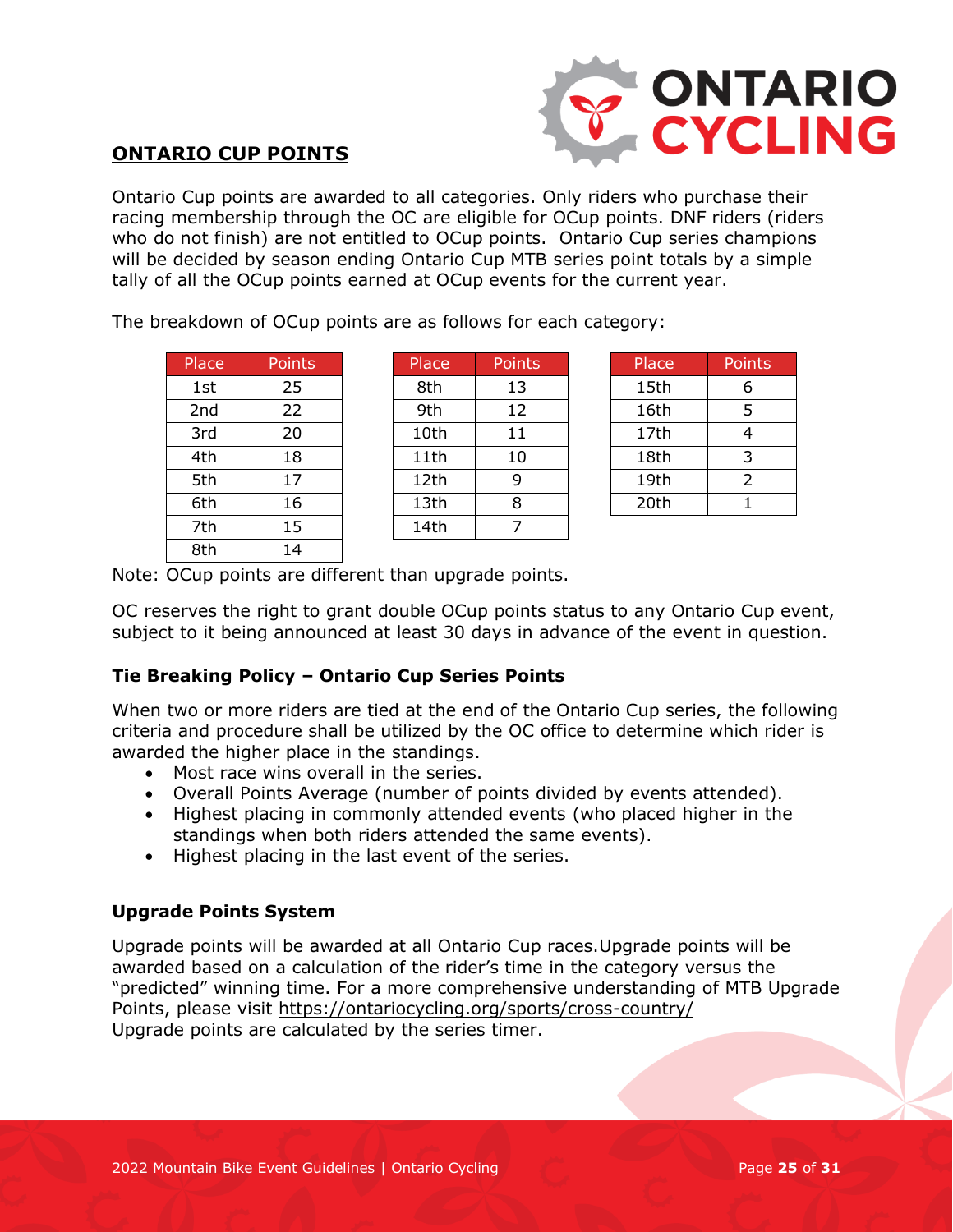

# <span id="page-25-0"></span>**CATEGORY STRUCTURE & LICENSING REQUIREMENTS \*NEW FOR 2022\***

Chart should be included in all OCup Technical Guides (Subject to change)

| <b>Category</b>                                  | <b>Age</b>               | One-Day<br><b>Permit</b>     | <b>OC Provincial Race</b><br><b>License</b> | <b>UCI License</b>            |  |  |  |  |
|--------------------------------------------------|--------------------------|------------------------------|---------------------------------------------|-------------------------------|--|--|--|--|
| <b>8:30am</b>                                    |                          |                              |                                             |                               |  |  |  |  |
| E Grade Girls / E Grade Boys                     | 8-16 years               | X                            | Χ                                           |                               |  |  |  |  |
| D Grade Girls / D Grade Boys                     | 8-16 years               | $\times$                     | X                                           | $\frac{x}{x}$                 |  |  |  |  |
| <b>Category</b>                                  | <b>Age</b>               | One $-$ Day<br><b>Permit</b> | <b>OC Provincial Race</b><br><b>License</b> | <b>UCI License</b>            |  |  |  |  |
| <b>9:00am</b>                                    |                          |                              |                                             |                               |  |  |  |  |
| C Grade Girls / C Grade Boys                     | 8-16 years               | X                            | X                                           | X                             |  |  |  |  |
| B Grade Girls / B Grade Boys                     | 8-16 years               | $\overline{X}$               | X                                           | $\overline{\mathsf{x}}$       |  |  |  |  |
| <b>Category</b>                                  | Age                      | One $-$ Day<br><b>Permit</b> | <b>OC Provincial Race</b><br><b>License</b> | <b>UCI License</b>            |  |  |  |  |
|                                                  |                          | 10:00am                      |                                             |                               |  |  |  |  |
| A Grade Girls / A Grade Boys                     | 8-16 years               | X                            | Χ                                           | X                             |  |  |  |  |
| U19 Junior Sport Women                           | $17-18$ years            | $\overline{\mathsf{x}}$      | $\overline{\mathsf{x}}$                     | $\overline{\mathsf{x}}$       |  |  |  |  |
| Senior Sport Women 19+                           | $19+$ years              | X                            | $\sf X$                                     | $\sf X$                       |  |  |  |  |
| Master Sport Women 35-44                         | 35-44 years              | X                            | $\overline{X}$                              | X                             |  |  |  |  |
| Master Sport Women 45-54                         | 45-54 years              | X                            | X                                           | $\mathsf X$                   |  |  |  |  |
| Master Sport Women 55-64                         | 55-64 years              | X                            | $\mathsf{X}$                                | $\mathsf{X}$                  |  |  |  |  |
| Master Women 65+                                 | $65+$ years              | X                            | $\mathsf{X}$                                | $\pmb{\mathsf{X}}$            |  |  |  |  |
| Master Sport Men 55-64                           | 55-64 years              | $\overline{\mathsf{x}}$      | $\overline{\mathsf{x}}$                     | $\overline{\mathsf{x}}$       |  |  |  |  |
| Master Men 65+                                   | $65+$ years              | $\overline{\mathsf{x}}$      | $\overline{\mathsf{x}}$                     | $\overline{\mathsf{x}}$       |  |  |  |  |
| <b>Category</b>                                  | <b>Age</b>               | One $-$ Day<br><b>Permit</b> | <b>OC Provincial Race</b><br><b>License</b> | <b>UCI License</b>            |  |  |  |  |
|                                                  |                          | 11:45am                      |                                             |                               |  |  |  |  |
| Senior Expert Women                              | $19+$ years              |                              | Χ                                           | X                             |  |  |  |  |
| Master Expert Women 35-44                        | 35-44 years              |                              | $\mathsf{X}$                                | $\sf X$                       |  |  |  |  |
| Master Expert Women 45-54                        | 45-54 years              |                              | $\pmb{\mathsf{X}}$                          |                               |  |  |  |  |
|                                                  |                          |                              |                                             | Χ                             |  |  |  |  |
| Master Expert Women 55+                          | $55+$ years              |                              | $\mathsf{X}$                                | $\sf X$                       |  |  |  |  |
| U19 Junior Sport Men                             | $17-18$ years            | X                            | $\mathsf{X}$                                | $\sf X$                       |  |  |  |  |
| Senior Sport Men 19+                             | $19+$ years              | $\overline{\mathsf{x}}$      | $\overline{\mathsf{x}}$                     | $\overline{\mathsf{x}}$       |  |  |  |  |
| Master Sport Men 35-44                           | 35-44 years              | $\overline{\mathsf{x}}$      | $\overline{X}$                              | $\overline{\mathsf{X}}$       |  |  |  |  |
| Master Sport Men 45-54                           | 45-54 years              | $\overline{\mathsf{x}}$      | X                                           | $\overline{\mathsf{x}}$       |  |  |  |  |
| <b>Category</b>                                  | <b>Age</b>               | One $-$ Day<br><b>Permit</b> | <b>OC Provincial Race</b><br><b>License</b> | <b>UCI License</b>            |  |  |  |  |
|                                                  |                          | 1:30pm                       |                                             |                               |  |  |  |  |
| U17 Cadet Expert Women                           | $15-16$ years            |                              | X                                           | X                             |  |  |  |  |
| U19 Junior Expert Women                          | $17-18$ years            |                              | X                                           | X                             |  |  |  |  |
| Elite / U23 Women*                               | $19+$ years              |                              | $\overline{\mathsf{X}}$                     | $\overline{X}$                |  |  |  |  |
| U17 Cadet Expert Men                             | $15-16$ years            |                              | $\overline{\mathsf{X}}$                     | $\overline{\mathsf{X}}$       |  |  |  |  |
| U19 Junior Expert Men                            | $17-18$ years            |                              | $\overline{X}$                              | $\overline{X}$                |  |  |  |  |
| Senior Expert Men                                | $19+$ years              |                              | $\mathsf X$                                 | $\pmb{\mathsf{X}}$            |  |  |  |  |
| Elite / U23 Men*                                 | $19+$ years              |                              | $\mathsf{X}% _{0}$                          | $\mathsf X$                   |  |  |  |  |
| Master Expert Men 35-44                          | 35-44 years              |                              | $\boldsymbol{\mathsf{X}}$                   | X                             |  |  |  |  |
| Master Expert Men 45-54<br>Master Expert Men 55+ | 45-54 years<br>55+ years |                              | $\overline{X}$<br>$\mathsf X$               | $\overline{X}$<br>$\mathsf X$ |  |  |  |  |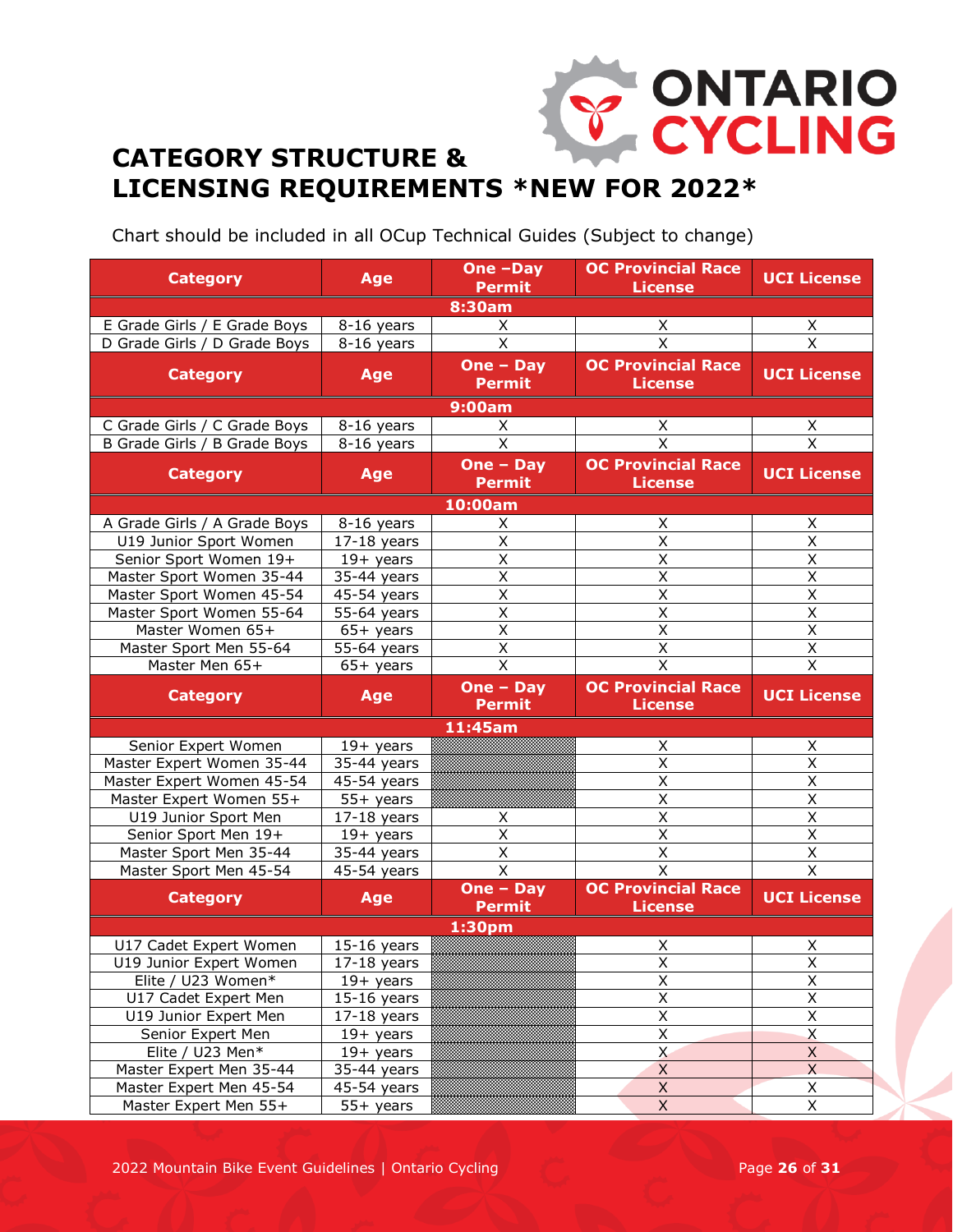

#### <span id="page-26-0"></span>**YOUTH (AGES 8-16) CATEGORY STRUCTURE \*NEW FOR 2022\***

Beginning in 2022, youth (8-16 years of age, not including U17 Expert) will now be slotted into ability based "Grade" categories. This change will bring the MTB youth categories into closer alignment with those in Road, Cyclo-cross and Track racing events, and will provide a stronger athlete development system based on ability, rather than simply age.

The youth ability-based system will be a "self-seeding" category structure where coaches/parents are expected to enter the youth athlete in the most appropriate category for their current ability. Upgrading or downgrading from one youth category to another will be at the discretion of the coach/parent of the athlete. Category standings will continue to be tracked, however parents/coaches are encouraged to focus more on the youth member's development within the sport, rather than winning series recognition.

As the youth categories are self-seeded, the chart on the following page has been created to simply act as a suggestion chart. Some early season growing pains with seeding in the appropriate category are expected, but ultimately, this shift will result in a stronger development race series for youth participants.

Athletes looking to upgrade to the U17 Expert category for Ontario provinciallysanctioned events must submit a request to the OC Youth Upgrade/Downgrade Committee for approval. The minimum requirement for requests include A Grade results for Boys and B Grade results for Girls. The Committee will review the request and at their discretion, decide if the athlete is eligible for an upgrade to U17 Expert. For any athlete younger than 15 years of age (as of December 31, 2022), this upgrade does not apply for National Championship or Provincial Championship events.

#### **PROVINCIAL & NATIONAL CHAMPIONSHIP YOUTH CATEGORIES**

For the Ontario Provincial XC Championships, youth categories will reflect the proper racing age category (as of December 31, 2022) of the individual.

| <b>Year of Birth</b> | <b>Provincial Championship / National Challenge Category</b>                                                                                                                                      |
|----------------------|---------------------------------------------------------------------------------------------------------------------------------------------------------------------------------------------------|
| 2012-2014            | U11/Squirt                                                                                                                                                                                        |
| 2010-2011            | U13/Peewee                                                                                                                                                                                        |
| 2008-2009            | U15/Minime                                                                                                                                                                                        |
| 2006-2007            | U17/Cadet                                                                                                                                                                                         |
|                      | Note: If you are racing in the A Grade but have not upgraded to<br>U17 Expert, you will be expected to race the U17 Sport category<br>at the Provincial Championships and National Championships. |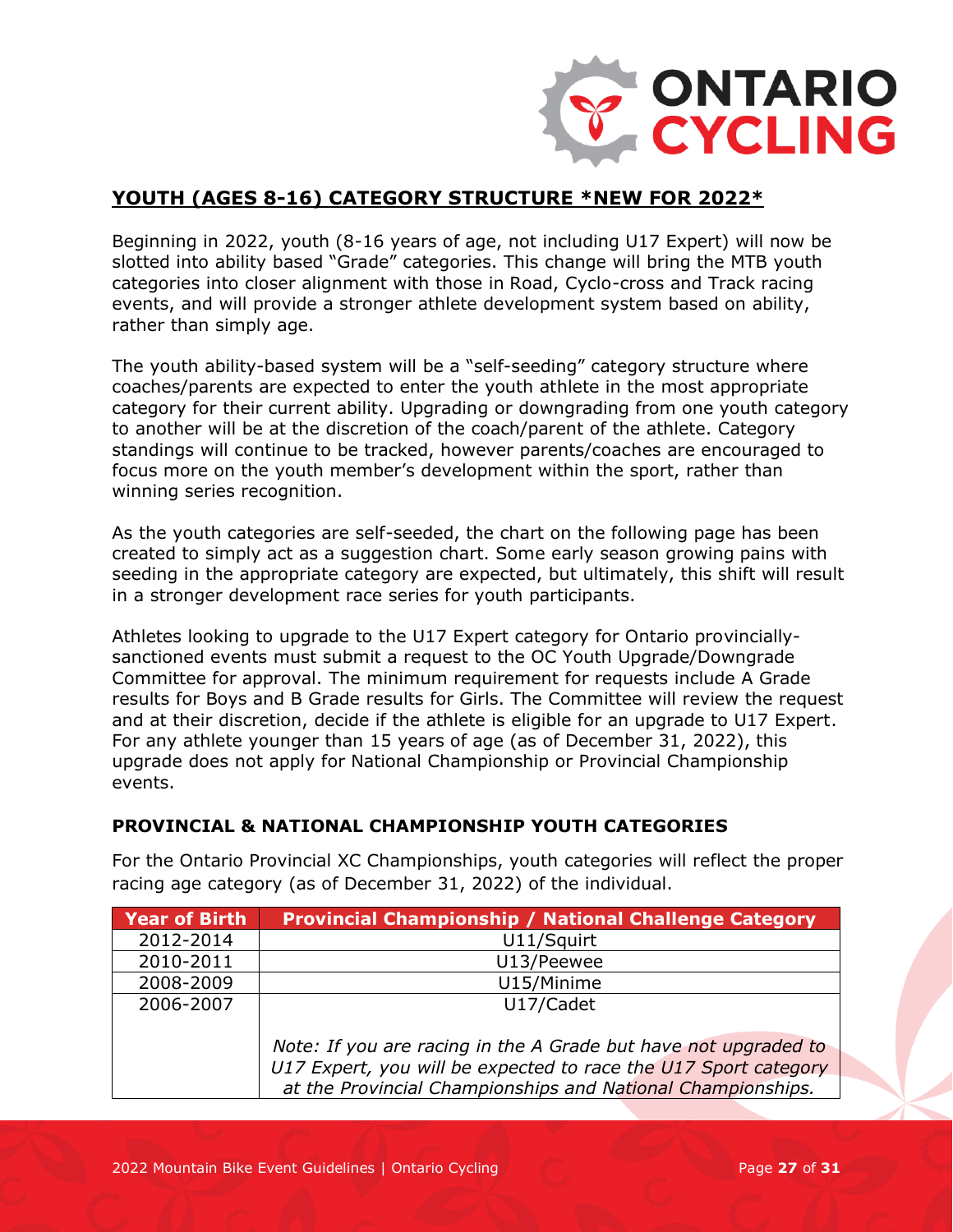

#### **YOUTH CATEGORY SUGGESTED SEEDING CHART**

| <b>Suggested</b><br><b>New</b><br><b>Category</b> | <b>Racing History (based on 2021 performances)</b>                                                                                                                                                                        | Approx.<br><b>Race Length</b><br>(2022) |
|---------------------------------------------------|---------------------------------------------------------------------------------------------------------------------------------------------------------------------------------------------------------------------------|-----------------------------------------|
| A Grade                                           | Top 50% in U17 Sport Boys<br>Top 25% in U15 Boys                                                                                                                                                                          | $13 - 18$ km                            |
| <b>B</b> Grade                                    | <b>Boys</b><br>Finished in the Bottom 50% of U17 Sport<br>Finished outside of the Top 5 of U15<br>Finished in Top 3 consistently of U13<br>Girls<br>Finished in Top 50% of U17/Junior Sport<br>Finished in Top 25% of U15 | $7.5 - 10$ km                           |
| <b>C</b> Grade                                    | Limited racing experience in OCup MTB Series<br>Finished in the Bottom 50% of Boys' categories<br>Finished in the Bottom 75% of Girls' categories                                                                         | $7.5 - 10$ km                           |
| <b>D</b> Grade                                    | New or very limited OCup MTB race experience<br>Have raced in a weekly series or other cycling discipline                                                                                                                 | $4 - 6km$                               |
| <b>E</b> Grade                                    | New or very limited MTB racing experience                                                                                                                                                                                 | $4 - 6km$                               |

*This chart is a suggestion chart only and coaches/parents are encouraged to choose the most appropriate category for their youth athlete's ability. Actual race length may vary due to course setup.*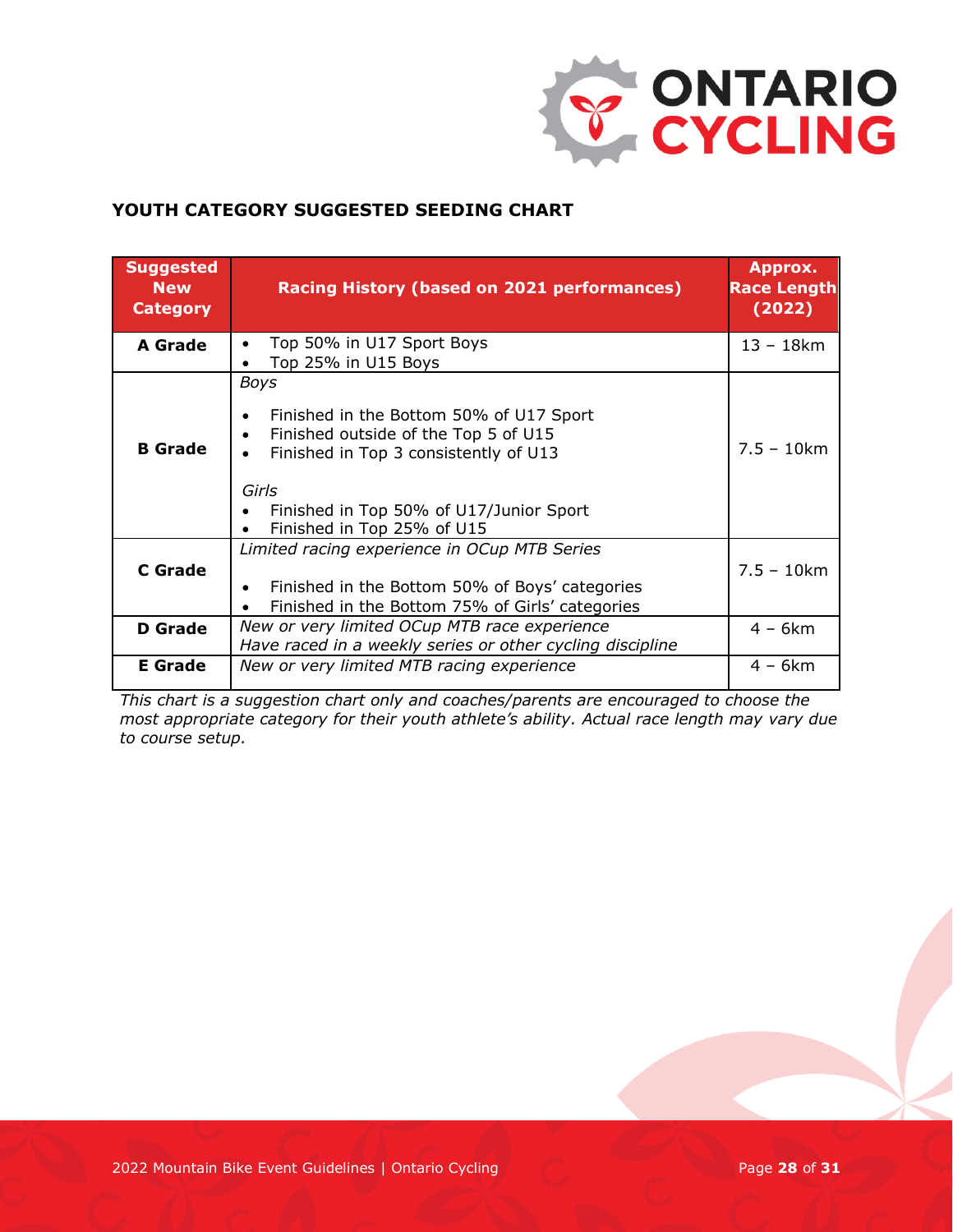

#### <span id="page-28-0"></span>**EVENT CATEGORIES & REGISTRATION FEE CAPS**

#### **ONTARIO CUPS #1-5**

| # | <b>Session Suggested</b><br><b>Time</b> | <b>Categories</b>                                                                                                                                                                                                                              | <b>Individual Event</b><br><b>Pre-Reg Cap</b><br>Up to Sunday at<br>11:59pm 2 weeks before<br>race<br>(Approximately 14 days<br>out) | <b>Individual Event</b><br><b>Pre-Reg</b><br><b>LATE ENTRY Cap</b><br>(Cut-off Wednesday<br>before race at<br>11:59pm) |
|---|-----------------------------------------|------------------------------------------------------------------------------------------------------------------------------------------------------------------------------------------------------------------------------------------------|--------------------------------------------------------------------------------------------------------------------------------------|------------------------------------------------------------------------------------------------------------------------|
| 1 | 8:30am                                  | E Grade Girls<br>E Grade Boys<br>D Grade Girls<br>D Grade Boys                                                                                                                                                                                 | \$33 + HST & Fees                                                                                                                    | \$43 + HST & Fees                                                                                                      |
| 2 | 9:00am                                  | C Grade Girls<br>C Grade Boys<br><b>B Grade Girls</b><br><b>B</b> Grade Boys                                                                                                                                                                   | $$40 + HST & Fees$$                                                                                                                  | \$50 + HST & Fees                                                                                                      |
| 3 | 10:00am                                 | A Grade Girls<br>A Grade Boys<br>U19 Junior Sport Women<br>Senior Sport Women 19+<br>Master Sport Women 35-44<br>Master Sport Women 45-54<br>Master Sport Women 55-64<br>Master Women 65+<br>Master Sport Men 55-64<br>Master Men 65+          | \$47 + HST & Fees<br>A Grade Boys/Girls<br>$$53 + HST & Fees$<br>All other categories                                                | \$57 + HST & Fees<br>A Grade Boys/Girls<br>$$63 + HST & Fees$$<br>All other categories                                 |
| 4 | 11:45am                                 | Senior Expert Women<br>Master Expert Women 35-44<br>Master Expert Women 45-54<br>Master Expert Women 55+<br>U19 Junior Sport Men<br>Senior Sport Men 19+<br>Master Sport Men 35-44<br>Master Sport Men 45-54                                   | \$55 + HST & Fees                                                                                                                    | \$65 + HST & Fees                                                                                                      |
| 5 | 1:30pm                                  | U17 Cadet Expert Women<br>U19 Junior Expert Women<br>Elite / U23 Women<br>U17 Cadet Expert Men<br>U19 Junior Expert Men<br>Senior Expert Men<br>Elite / U23 Men<br>Master Expert Men 35-44<br>Master Expert Men 45-54<br>Master Expert Men 55+ | \$55 + HST & Fees<br>U17 Cadet Expert<br>$$63 + HST & Fees$$<br>All other categories                                                 | \$65 + HST & Fees<br>U17 Cadet Expert<br>$$73 + HST & Fees$$<br>All other categories                                   |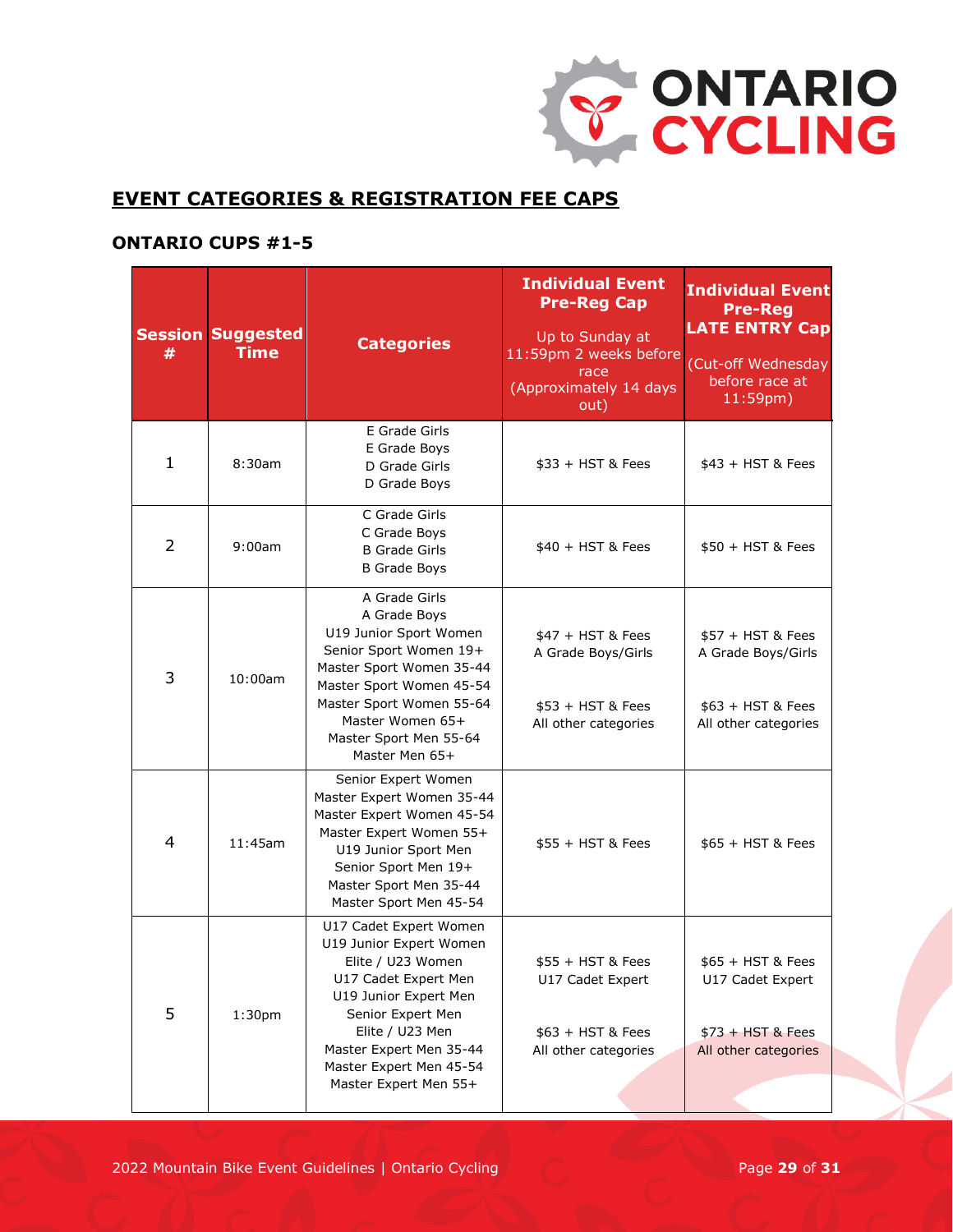

#### **NATIONAL CHAMPIONSHIP/ONTARIO CUP #6**

|                | <b>Session Suggested</b>              |                                                                                                                                                                                     | <b>Early Entry</b>                                    | <b>Regular Fee</b>                                      | <b>Late Entry</b>                                     |
|----------------|---------------------------------------|-------------------------------------------------------------------------------------------------------------------------------------------------------------------------------------|-------------------------------------------------------|---------------------------------------------------------|-------------------------------------------------------|
| #              | <b>Time</b>                           | <b>Categories</b>                                                                                                                                                                   | <b>Before June</b><br>15                              | June $16$ - July 13                                     | After July 13                                         |
| $\mathbf{1}$   | <b>SATURDAY</b><br>9:00am             | Senior Expert Women<br>Master Expert Women 35-44<br>Master Expert Women 45-54<br>Master Expert Women 55+<br>Senior Expert Men<br>Master Expert Men 35-44<br>Master Expert Men 45-54 | $$65 + HST &$<br>Fees                                 | \$75 + HST & Fees                                       | \$90 + HST & Fees                                     |
| $\overline{2}$ | <b>SATURDAY</b><br>11:00am            | U17/Cadet Expert Women<br>U17/Cadet Expert Men<br>U19/Junior Expert Men<br>U19/Junior Expert Women                                                                                  | \$65 + HST &<br>Fees                                  | \$75 + HST & Fees                                       | \$90 + HST & Fees                                     |
| 3              | <b>SATURDAY</b><br>1:00 <sub>pm</sub> | U23 Women<br>Elite Women                                                                                                                                                            | $$73 + HST &$<br>Fees                                 | \$83 + HST & Fees                                       | $$103 + HST & Fees$$                                  |
| 4              | <b>SATURDAY</b><br>3:00 <sub>pm</sub> | U23 Men<br>Elite Men                                                                                                                                                                | $$73 + HST &$<br>Fees                                 | $$83 + HST & Fees$$                                     | $$103 + HST & Fees$$                                  |
| 5              | <b>SUNDAY</b><br>8:30am               | U11/Squirt Girls<br>U11/Squirt Boys<br>U13/Peewee Girls<br>U13/Peewee Boys                                                                                                          | $$40 + HST &$<br>Fees                                 | \$50 + HST & Fees                                       | \$55 + HST & Fees                                     |
| 6              | <b>SUNDAY</b><br>9:30am               | U15/Minime Girls<br>U17/Cadet Sport Girls<br>U19/Junior Sport Girls<br>Senior Sport Women                                                                                           | $$51 + HST &$<br>Fees<br>U15/U17/U19                  | \$60 + HST & Fees<br>U15/U17/U19<br>\$66 + HST & Fees   | \$70 + HST & Fees<br>U15/U17/U19<br>\$76 + HST & Fees |
|                |                                       | Master Sport Women 35-44<br>Master Sport Women 45-54<br>Master Sport Women 55+                                                                                                      | \$56 + HST &<br>Fees<br>Senior &                      | Senior & Master<br>Sport W                              | Senior & Master<br>Sport W                            |
| 7              | <b>SUNDAY</b><br>11:00am              | U15/Minime Boys<br>U17/Cadet Sport Boys                                                                                                                                             | $$56 + HST &$<br>Fees<br>U15/U17                      | \$66 + HST & Fees<br>U15/U17                            | \$76 + HST & Fees<br>U15/U17                          |
|                |                                       | U19/Junior Sport Boys                                                                                                                                                               | \$58 + HST &                                          | \$68 + HST & Fees<br>U19                                | \$78 + HST & Fees<br>U19                              |
| 8              | <b>SUNDAY</b><br>12:30pm              | Senior Sport Men 19+<br>Master Sport Men 35-44<br>Master Sport Men 45-54                                                                                                            | $$58 + HST &$<br>Fees<br>Senior/Master<br>Sport 35-64 | $$68 + HST & Fees$$<br>Senior/Master Sport<br>$35 - 64$ | \$78 + HST & Fees<br>Senior/Master Sport<br>$35 - 64$ |
|                |                                       | Master Sport Men 55-64<br>Master Sport Men 65+                                                                                                                                      | $$56 + HST &$<br>Fees<br>Master 65+                   | \$66 + HST & Fees<br>Master 65+                         | $$76 + HST & Fees$$<br>Master 65+                     |